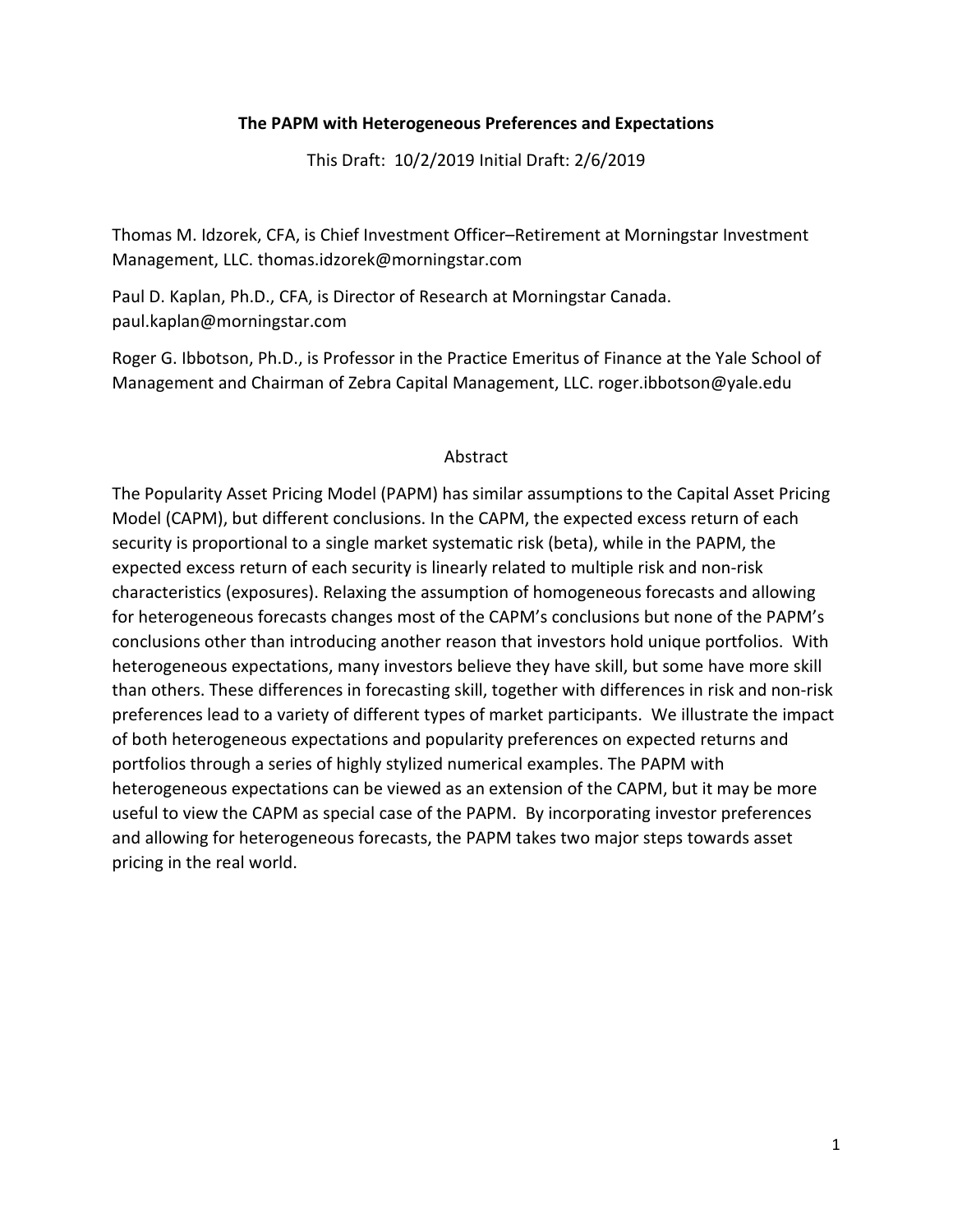### **Introduction**

In *Popularity: A Bridge Between Classical and Behavioral Finance*, by Ibbotson, Idzorek, Kaplan, and Xiong (2018), henceforth IIKX, Chapter 5 presents a formal version of the Popularity Asset Pricing Model (PAPM) as a direct extension of the Capital Asset Pricing Model (CAPM), but introducing popularity preferences. The chapter starts by presenting the assumptions and conclusions of the CAPM, and then follows the same formal process in the development of the PAPM. An explicit desire was to start with the CAPM, and then to extend the CAPM to the PAPM to account for popularity preferences. As such, the PAPM of IIKX inherited most of the assumptions of the CAPM. One of those assumptions is that market participants share the same (homogeneous) forecasts or capital market assumptions. In this article we examine the implications of relaxing the assumption of homogeneous forecasts, arriving at a more generalized and realistic version of the PAPM in which rather than viewing the PAPM as an extension of the CAPM, the CAPM should be viewed as an elegant special case of the PAPM.

Under the PAPM, some investors may knowingly and willingly give up some return in order to hold portfolios that reflect their unique preferences for certain characteristics, such as more liquidity, a preference for dividends, or a low carbon footprint. IIKX state, "[t]he investors with strong preferences might be called 'the willing losers'…"[1](#page-1-0) Aggregate investor preferences drive demand and thus asset prices and result in preference driven popularity premiums. The assumption of homogeneous forecasts allows for those without strong preferences to knowingly profit from those with strong preferences who knowingly sacrifice return for their preferences, but it does not allow for more skilled investors to profit from less skilled investors (beyond pure preferences). Heterogeneous forecasts give rise to additional types of market participants, beyond the knowing winner/losers caused by differing preferences. Market participants with more relative skills (with similar preferences) are expected to outperform those with less relative skill. Thus, heterogeneous expectations give us an additional reason to have winners/losers in the PAPM.

We begin with a review of the assumptions and conclusions of the CAPM and PAPM with homogeneous expectations, and then examine the implications of heterogeneous forecasts. Next we provide a select literature review and contrast the PAPM with several important areas of asset pricing research prior to proceeding with a formal presentation of the CAPM and PAPM with heterogeneous expectations. Finally, we present an illustrative example in which we compare/contrast four models: the CAPM with homogeneous expectations, the CAPM with heterogeneous expectations, PAPM with homogeneous expectations, and the PAPM with heterogeneous expectations.

<span id="page-1-0"></span><sup>&</sup>lt;sup>1</sup> The phrase "willing loser" comes from a quote of Robert Arnott in Rostad (2013).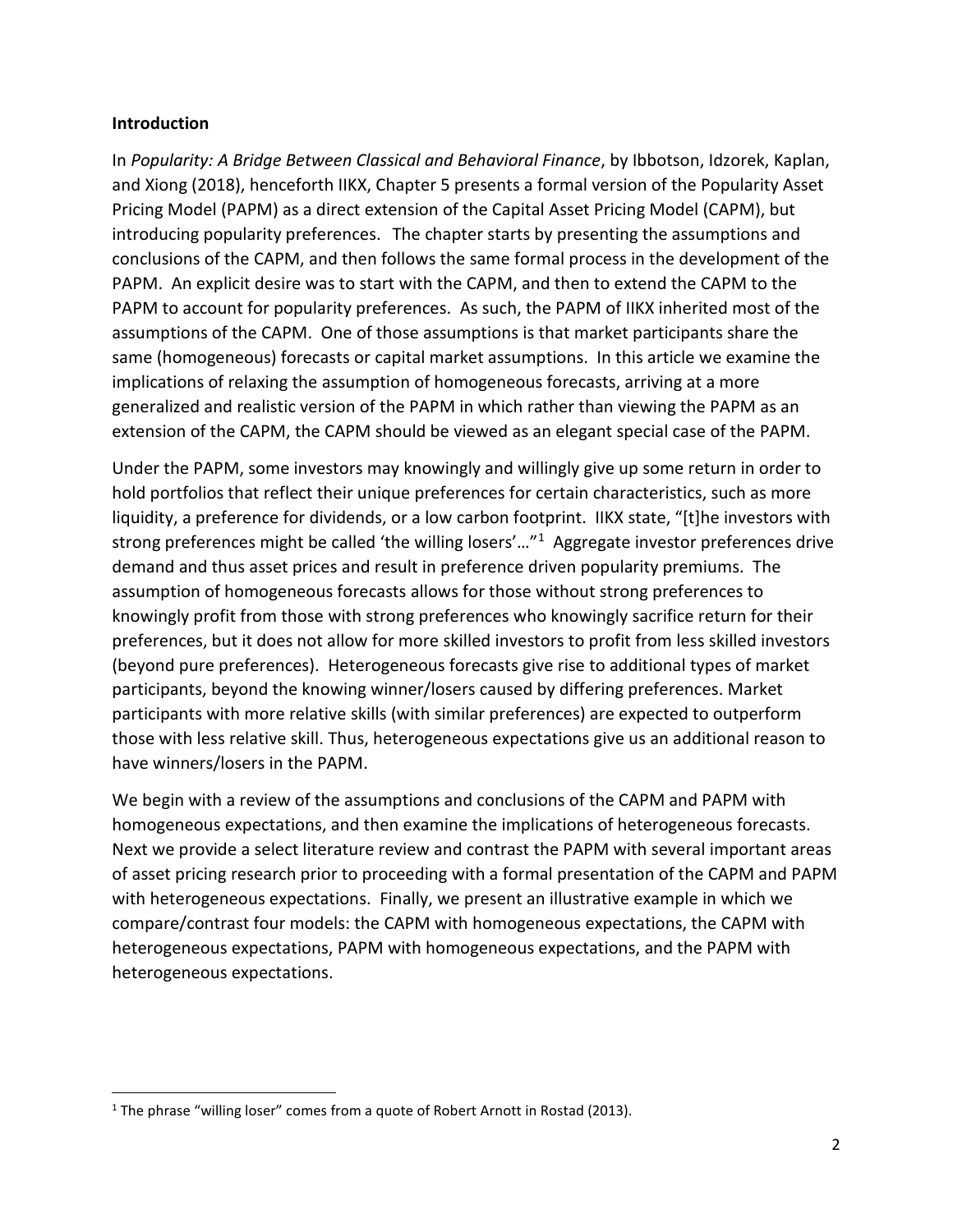# **CAPM and PAPM Assumptions and Conclusions with Homogeneous Forecasts**

With some rearranging relative to IIKX for the purposes of comparing assumptions, Exhibit 1 presents the assumptions of the CAPM and PAPM side-by-side. Sequentially, the first three assumptions are the same or nearly the same across the two models. The first assumption in Exhibit 1 is the key assumption that we will be examining: homogeneous forecasts. The PAPM is less restrictive and differs from the CAPM by assuming that security characteristics unrelated to risk matter and are important to investors with heterogeneous *preferences* that go beyond risk.

# **Exhibit 1**: Model Assumptions

| <b>CAPM - Homogeneous</b>                                                                                                                               |   | <b>PAPM - Homogeneous</b>                                                                                                                                             |
|---------------------------------------------------------------------------------------------------------------------------------------------------------|---|-----------------------------------------------------------------------------------------------------------------------------------------------------------------------|
| All investors have the same forecasts;<br>that is, the same capital market<br>assumptions (expected returns, standard<br>deviations, and correlations). |   | All investors have the same forecasts;<br>that is, the same capital market<br>assumptions (expected returns,<br>standard deviations, and correlations).               |
| All investors can borrow and lend at the<br>same risk-free rate without limit.                                                                          |   | All investors can borrow and lend at the<br>same risk-free rate without limit.                                                                                        |
| All investors use Mean-Variance<br>Optimization (MVO) as described by<br>Markowitz (1952, 1959, 1987) to select<br>their portfolios.                    | ≈ | All investors use a generalized form of<br>Mean-Variance Optimization (MVO)<br>that linearly incorporates their<br>preferences regarding security<br>characteristics. |
| Taxes, transaction costs, and other real-<br>world considerations can be ignored.                                                                       | ≠ | Investors have preferences regarding<br>these characteristics in addition to their<br>preferences regarding risk and expected<br>return.                              |
| N/A                                                                                                                                                     | ≠ | All investors agree on what the<br>characteristics of the securities are.                                                                                             |

Moving to the conclusions, in Exhibit 2 we once again attempt to arrange what one might think of as corresponding model conclusions (even though the conclusions themselves are very different between the two models).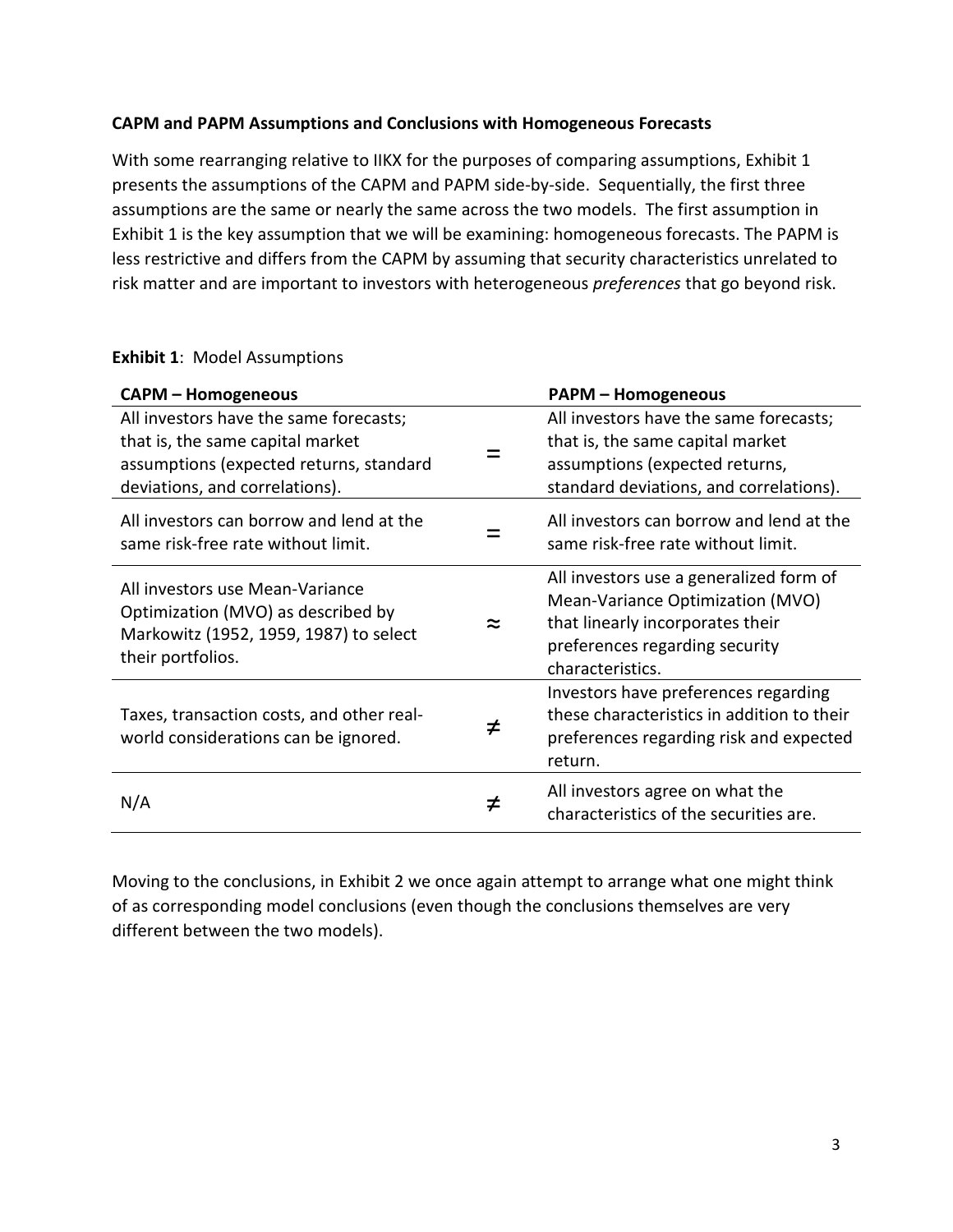### **Exhibit 2**: Model Conclusions

| <b>CAPM - Homogeneous</b>                                                                                                                                                                                                             |   | <b>PAPM - Homogeneous</b>                                                                                                                                                                                                                                                                                      |
|---------------------------------------------------------------------------------------------------------------------------------------------------------------------------------------------------------------------------------------|---|----------------------------------------------------------------------------------------------------------------------------------------------------------------------------------------------------------------------------------------------------------------------------------------------------------------|
| From among all possible portfolios of<br>risky assets, the market portfolio (that is,<br>the cap-weighted combination of all risky<br>assets in the market) maximizes the<br>Sharpe ratio; hence, it is on the efficient<br>frontier. | ≠ | The market portfolio does not maximize the<br>Sharpe ratio among all portfolios of risky<br>assets.                                                                                                                                                                                                            |
| Each investor combines the market<br>portfolio with long or short positions in<br>the risk-free asset (cash). Hence,<br>investors do not actually need to perform<br>MVO to construct optimal portfolios.                             | ≠ | Each investor forms a customized portfolio<br>of the risky assets that reflects his or her<br>attitudes toward each security<br>characteristic. This portfolio is combined<br>with long or short positions in the risk-free<br>asset. MVO is required to construct the<br>overall investor-specific portfolio. |
| The expected excess return of each<br>security is proportional to its systematic<br>risk with respect to the market portfolio<br>(beta).                                                                                              | ≠ | The expected excess return of each security<br>is a linear function of its beta and its<br>popularity loadings, which measure the<br>popularity of the security based on its<br>characteristics relative to those of the beta-<br>adjusted market portfolio.                                                   |

Despite starting with very similar assumptions in Exhibit 1, we see in Exhibit 2 that the conclusions of the CAPM and PAPM are quite different from one another. The market portfolio **is / is not** the Sharpe maximizing portfolio. Mean-variance optimization **is not / is** necessary to arrive at an investor's ideal portfolio. The expected excess return of each security **is**  proportional to its systematic risk relative to a single market with respect to the market portfolio (beta), while in the PAPM, excess return **is not** limited to systematic risk, rather the expected excess return of each security is linearly related to multiple risk and non-risk characteristics (exposures). Hence, in the equation for the expected return of a given security, in addition to the beta term, there are terms consisting of the security's popularity loadings multiplied by popularity premiums. The popularity premiums are aggregations of the preferences of the investors regarding the characteristics that investors care about besides risk. In this way, the market aggregates investor preferences in determining the influence of security characteristics on the expected returns and prices of the securities. The equation for expected return in the PAPM is the foundation for our primary question and model extension/generalization in this paper.

*What happens to the conclusions of the CAPM and PAPM if we relax the assumption that all investors share the same forecasts (while maintaining the other assumptions)?*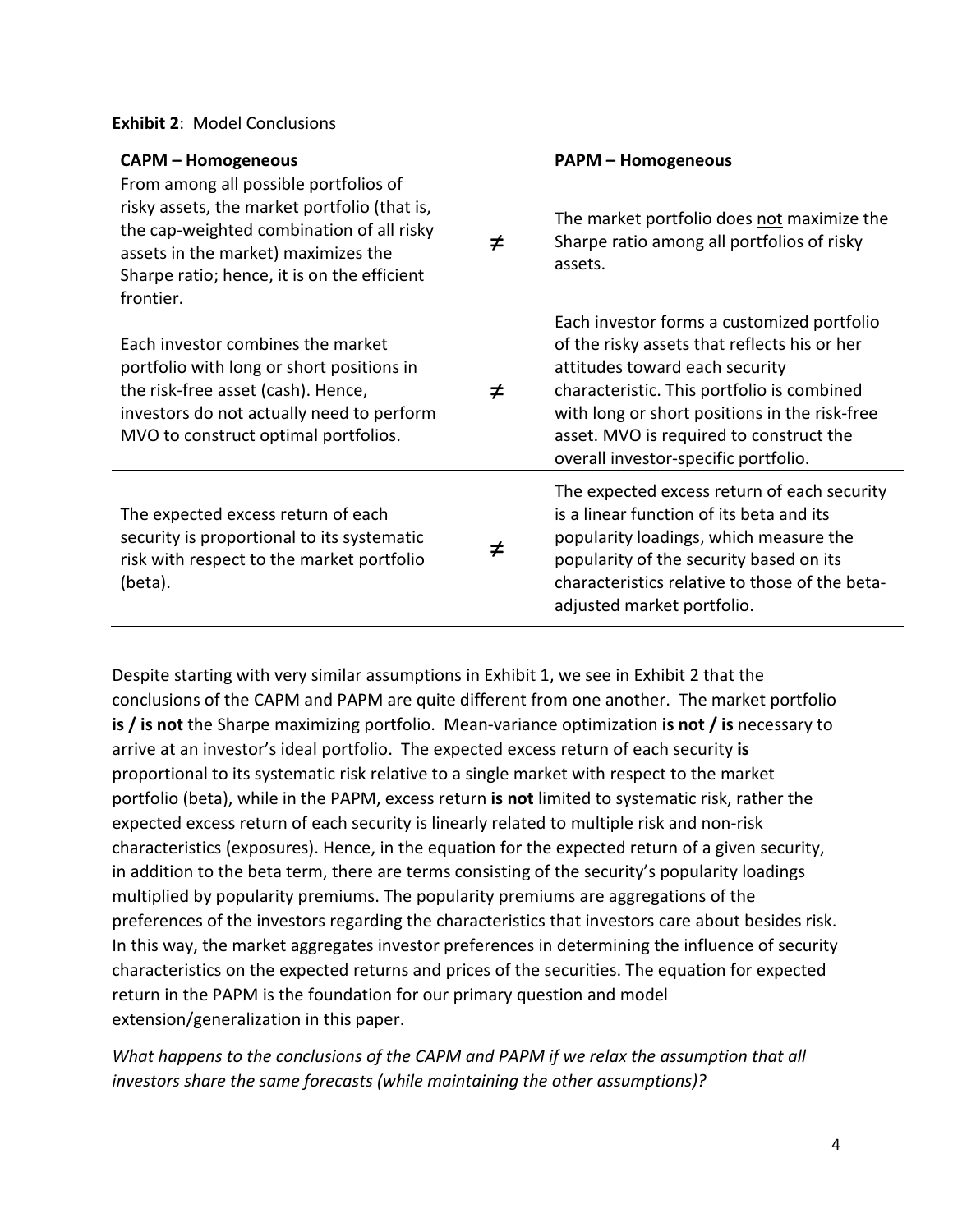The quick answer is that the CAPM's conclusions regarding individual investor portfolios do not hold while conclusions regarding security expected returns do on average.

For the PAPM, the conclusions largely continue to hold, although investor portfolios differ from one another for an additional reason – heterogenous forecasts.

As we shall see, it also becomes evident, that rather than viewing the PAPM as an extension of the CAPM as framed in IIKX, the PAPM with heterogeneous expectations is a more generalized, realistic asset pricing model that allows for unique characteristic preferences and that the CAPM with or without heterogeneous expectations represents more restrictive special cases of the more encompassing PAPM.

# **The Implication of Heterogeneous Forecasts**

In a CAPM-world, if market participants all have different forecasts or opinions on what capital market assumptions to make, after applying mean-variance optimization, all investors will arrive at different efficient frontiers and ultimately hold unique portfolios, rather than the market portfolio. Each investor's different frontier will lead to a different Sharpe ratio maximizing tangency portfolio that they can lever / lend to meet their particular risk appetite. For each investor, the expected excess return of each security is proportional to its systematic risk with respect to the *tangency* portfolio unique to the investor, rather than the *market* portfolio; thus, no investors will hold the market portfolio and all investors will hold a custom portfolio, which can include long / short security positions. Each investor performs meanvariance optimization to arrive at the ideal custom portfolio.

With investors holding a variety of different portfolios, there will be winners and losers due to the relative superiority of forecasts, whether relative expected performance is due to skill or preferences. In aggregate, the asset-weighted forecasts and the portfolio weights lead back to the average market expected return and the market portfolio.

In a PAPM-world, if market participants all have different forecasts or opinions on capital market assumptions and *other preferences*, after applying a generalized form of mean-variance optimization, all investor will arrive at different generalized efficient frontiers and ultimately hold unique portfolios rather than the market portfolio. Each investor's different generalized frontier will lead to a different utility maximizing portfolio that incorporates the investor's preferences for the various security characteristics and their unique forecasts. No investors will hold the market portfolio; rather, all investors will hold a custom portfolio.<sup>[2](#page-4-0)</sup> Of course, the market portfolio exists because all assets are held.

<span id="page-4-0"></span> $2$  In principle, an investor with diverse expectations and typical preferences might hold the market portfolio since this investor does not have expectational opinions and does not participate in the pricing of assets.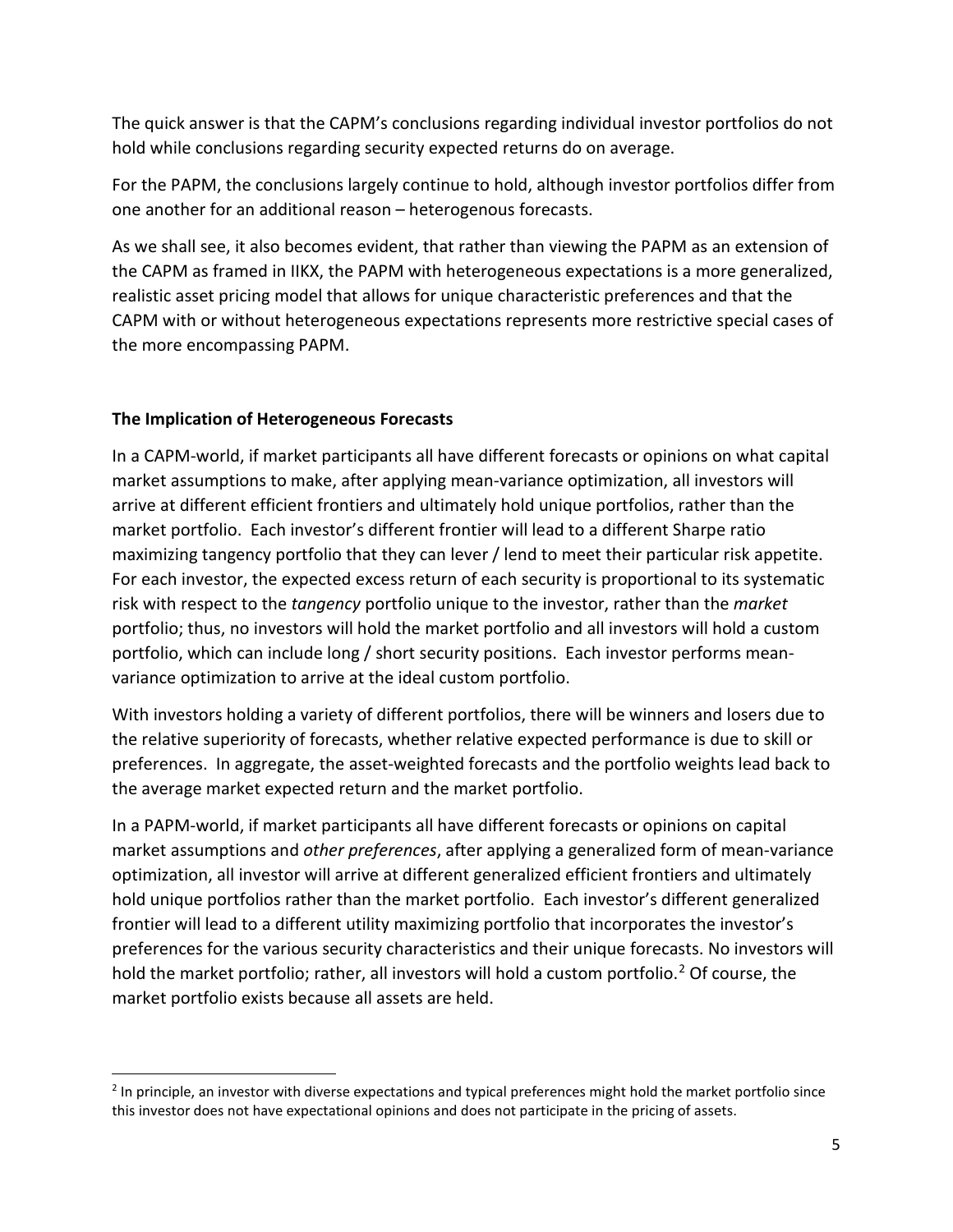In a PAPM-world, popularity premiums reflect the aggregation of the preferences of the investors regarding the characteristics. With investors holding a variety of different portfolios, there will be winners and losers, which is due to some combination of differences in forecasts and differences in preferences. As in the original PAPM, the market aggregates investor preferences in determining the influence of security characteristics on expected returns. Investors without popularity preferences are more likely to be winners.

Throughout IIKX, when discussing part of the rationale for popularity premiums, it discusses the notion of "willing losers" or, and in many cases, "unknowing losers." Willing losers are those with strong preferences and as a result of those preferences are willing to give up some level of expected return in order to hold a portfolio that reflects their preferences. Willing losers are consistent with the PAPM presented in Chapter 5 of IIKX, specifically the assumption that all market participants share the same forecasts or capital market assumptions. With heterogeneous forecasts we can have a variety of additional winners and losers, due to positive / negative relative skill, which are unrelated to risk and non-risk preferences.<sup>[3](#page-5-0)</sup>

In the real world, mispricing is sometimes observed, but not relative to an unknown true price. For example, when one security is a derivative of another, the law of one price can be violated, yet we still do not know the true price.<sup>[4](#page-5-1)</sup> In the PAPM, investors are not constrained to be rational. Prices are determined by aggregating across investors' heterogeneous expectations however they are formed. Thus, the PAPM does not require a true price. Nevertheless, the more skilled investors are expected to outperform the less skilled investors, since the less skilled investors may not possess, or may not be using information appropriately. Heterogeneous forecasts likely lead to inefficient markets, since the more skilled investors might not be able to offset the price impact of the less skilled investors. While an all-knowing Economist is not part of the PAPM, by including one in our later illustrations, we can insert ending expected values into our analysis, and more easily demonstrate how portfolios and prices are formed as well as examine the degree of inefficiency in the market under various scenarios. We define mispricing as the difference between the price and the unknown true price.

# **Contrasting the PAPM with other Asset Pricing Models**

The PAPM expands and generalizes the CAPM of Sharpe (1964), Lintner (1965), Treynor (1962), and Mossin (1966). While unique, the models presented in this paper – the CAPM with

<span id="page-5-0"></span><sup>&</sup>lt;sup>3</sup> Expected winners and losers are due to differences in forecasting skill. Ex ante, those with greater skill and similar preferences are expected to outperform those with less skill. Ex post, winners and losers are the result preferences, relative skill, and random luck.

<span id="page-5-1"></span><sup>&</sup>lt;sup>4</sup> A well-known example of this occurred in 2000, when 3Com sold off 5% of subsidiary Palm in an initial public offering, while retaining ownership of 95% of Palm; yet, the stock market value of 3Com was significantly lower than 3Com's holdings of Palm.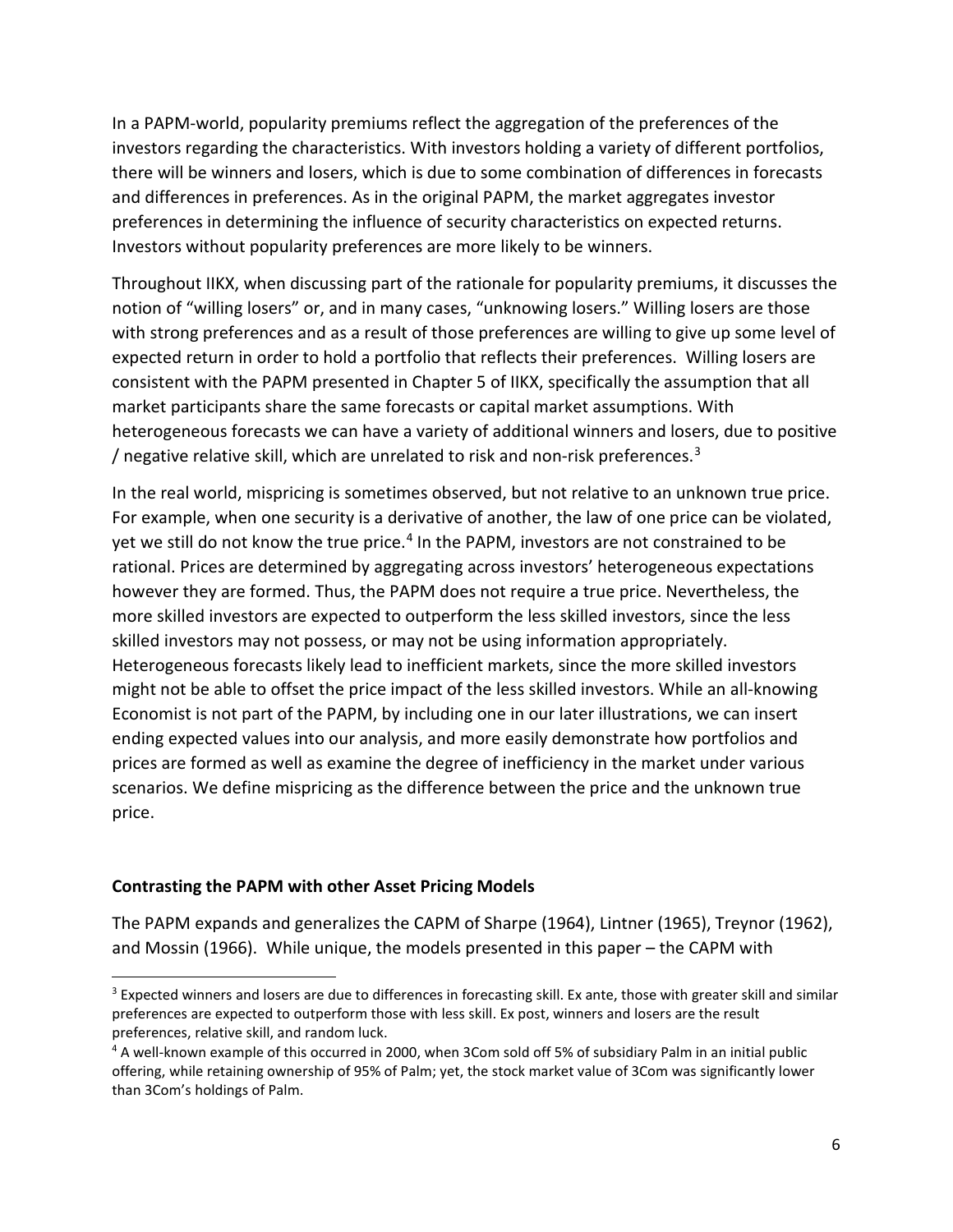heterogeneous expectations and the PAPM with heterogeneous expectations – are most closely linked to those of Lintner (1969), in that the heterogeneous expectations are exogenous. The PAPM presented here has both heterogenous popularity preferences and expectations, which leads to equilibrium prices that are functions of both the weighted averages of expectations and the weighted averages of preferences.<sup>5</sup> The "popularity framework" in which investor preferences drive demand and ultimately asset prices was developed in Ibbotson and Idzorek (2014) and Idzorek and Ibbotson (2017), building upon and providing additional rationale for the New Equilibrium Theory (NET) of Ibbotson, Diermeier, and Siegel (1984). IIKX continues to develop the framework, offers a popularity-based explanation for many well-known premiums/anomalies, presents new empirical evidence, and presents of a formal version of the PAPM as a direct extension of the CAPM.<sup>[6](#page-6-1)</sup>

The popularity framework and the PAPM is similar to many of the ideas, discoveries, and models of behavioral finance. The idea of popularity is most closely linked to affect (see Zajonc (1980)), although affect seems to ignore the rational NET oriented preferences. The PAPM is distinct but similar in spirit to the behavioral asset pricing models of Shefrin and Statman (1994), Shefrin (2008), Statman, Fisher, and Anginer (2008), Statman (2017), and Luo and Subrahmanyam (2019).

While we do not rely on the heterogeneous expectations literature beyond Lintner (1969) for this paper, we summarize parts of it here to contrast the PAPM with other models.<sup>7</sup> Lintner (1969) was the first to extend the CAPM to allow for heterogeneous expectations. Williams (1977) expressed what Lintner did in a continuous time framework.

An important area of research focuses on information aggregation in a rational world in which market prices are endogenous to the models. For example, Grossman and Stiglitz (1980) extend the concept of a noisy rational expectations equilibrium introduced by Lucas (1972) in which prices inform endogenous beliefs. Their model includes both informed and uninformed participants with different expectations concluding that because information comes at a cost, market prices do not reflect all information, because if they did, no one would pay for the information in question –the so-called Grossman-Stiglitz Paradox. As such, an informationally efficient market is impossible, even in a rational world. Similarly, Diamond and Verrecchia (1981) assume that prices are rationally determined from each investor having differing noisy information (leading to different expectations). They derive an equilibrium that is not fully revealing of the information, despite the rationality assumption since their result is dependent upon who knows what.

<span id="page-6-0"></span><sup>5</sup> This aggregation is consistent with works such as Verrecchia (1980) and Rubinstem (1975), although we stop short of concluding that the market consensus is a statement of market information efficiency.

<span id="page-6-1"></span><sup>6</sup> Paul Kaplan deserves primary credit for Chapter 5 of IIKX.

<span id="page-6-2"></span><sup>&</sup>lt;sup>7</sup> While we believe it is obvious that investors have heterogeneous forecasts, Shefrin (2008) reviews, and in some cases reaffirms, empirical evidence of heterogeneity from experiments presented in Grether (1980), Kahneman and Tversky (1979), De Bondt (1993), and Welch (2000).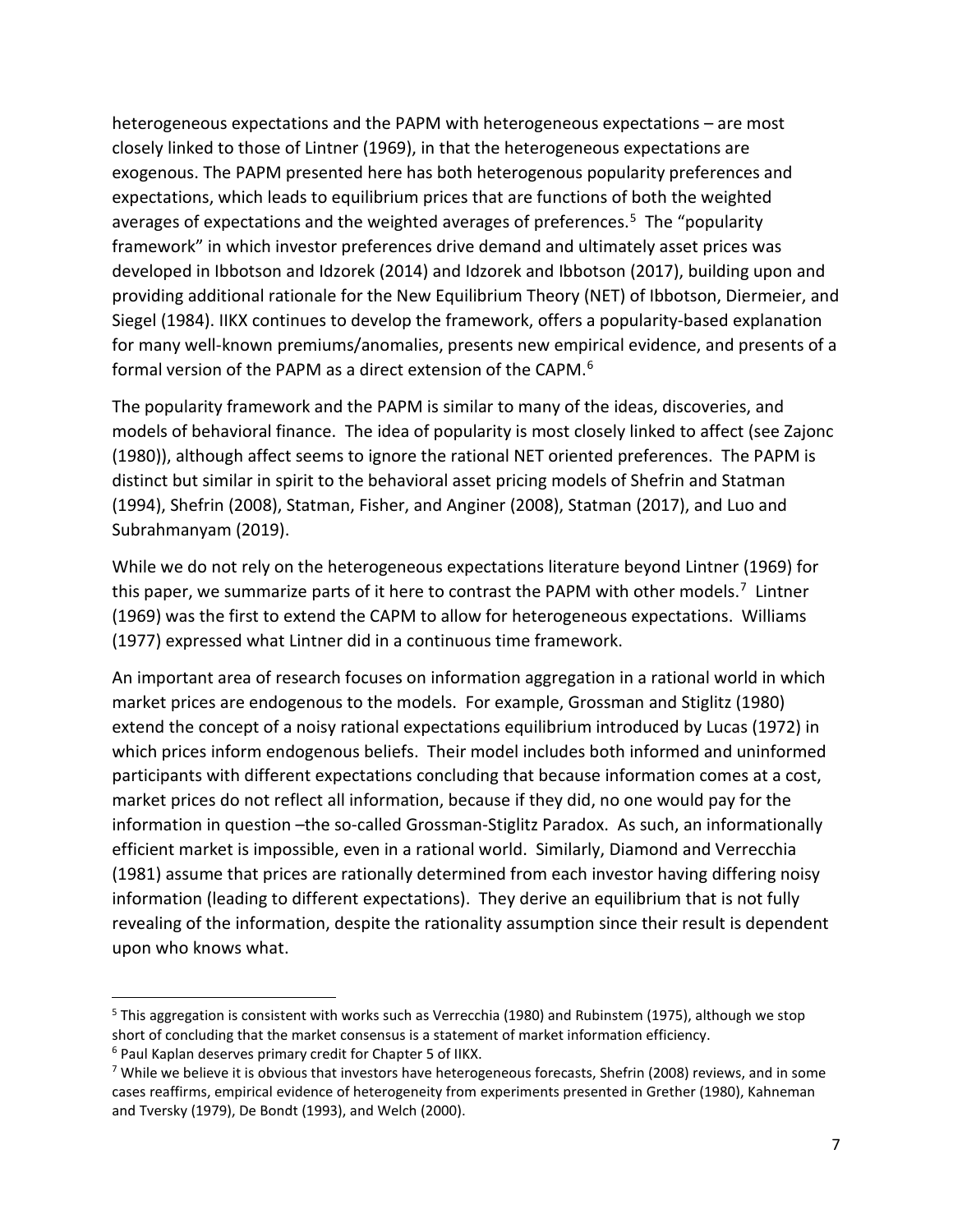Behavioral finance research continues to focus on heterogeneous expectations and the aggregation of information in the development of endogenous asset pricing models, dropping the assumption of rationality. Examples of this general path of research include Cutler, Poterba, and Summers (1990), DeLong et al. (1990), and Hong and Stein (1999). More recently, Barberis et al. (2013) puts forth an extrapolative capital asset pricing model in which some investors may irrationally extrapolate beliefs about future price changes based on past price changes, while other investors may hold fully rational beliefs.

In the CAPM and PAPM, expected ending values are exogenous. Since we do not specify how investors form their expectations, one could presume that some investor expectations are formed by weighting investor initial conjectures with information from market prices, similar to Diamond and Verrecchia (1981) while perhaps others may form expectations in a manner consistent with the extrapolative capital pricing model of Barberis et al (2013). However, following these approaches would lead to much more complex models. Ultimately, like Lintner (1969) and Levy, Levy, and Benita (2006) we do not assume that investors make use of the information revealed by prices Rather, we assume that the source of heterogeneous beliefs could include different interpretations of the same information and unique information available to different investors.

In general, many of these asset pricing models have attempted to address relatively specific issues resulting in relatively complex models of asset prices. Ultimately, we do not assume that expectations and popularity preferences are necessarily rationally formed based on market prices and other information received by investors. In most cases these more specific models are not in contrast with our very general model. As such our models are simpler, more flexible, require fewer assumptions, and relative to the rational models, more closely aligned with behavioral finance.

Superficially, the PAPM is similar to other multifactor asset pricing models, most notably arbitrage pricing theory (APT) of Ross (1976); thus, it is worth noting some of the critical distinctions. First and foremost, while APT and PAPM may appear to be similar, their underpinnings are very different – APT is an arbitrage model while the PAPM, like the CAPM and the other models mentioned above, is an equilibrium model. The practical distinction between arbitrage and equilibrium is in what the two approaches say about prices. Arbitrage models describe the relationships between security prices in a law of one price world, but do not explain *where* prices ultimately come from. APT says the expected return on a security is a linear function of exposures to a set of risk factors, with risk premiums on the factors as the coefficients. It does not, however, explain where the risk premiums come from. In contrast, equilibrium models, such as the CAPM and PAPM explain / derive security prices in terms of both the characteristics of the securities and the preferences of investors. In the case of the PAPM, the premiums may or may not be related to risk. In the PAPM, aggregate investor preferences create the endogenous popularity premiums, while APT factors are exogenous and APT risk premiums are not related to investor preferences.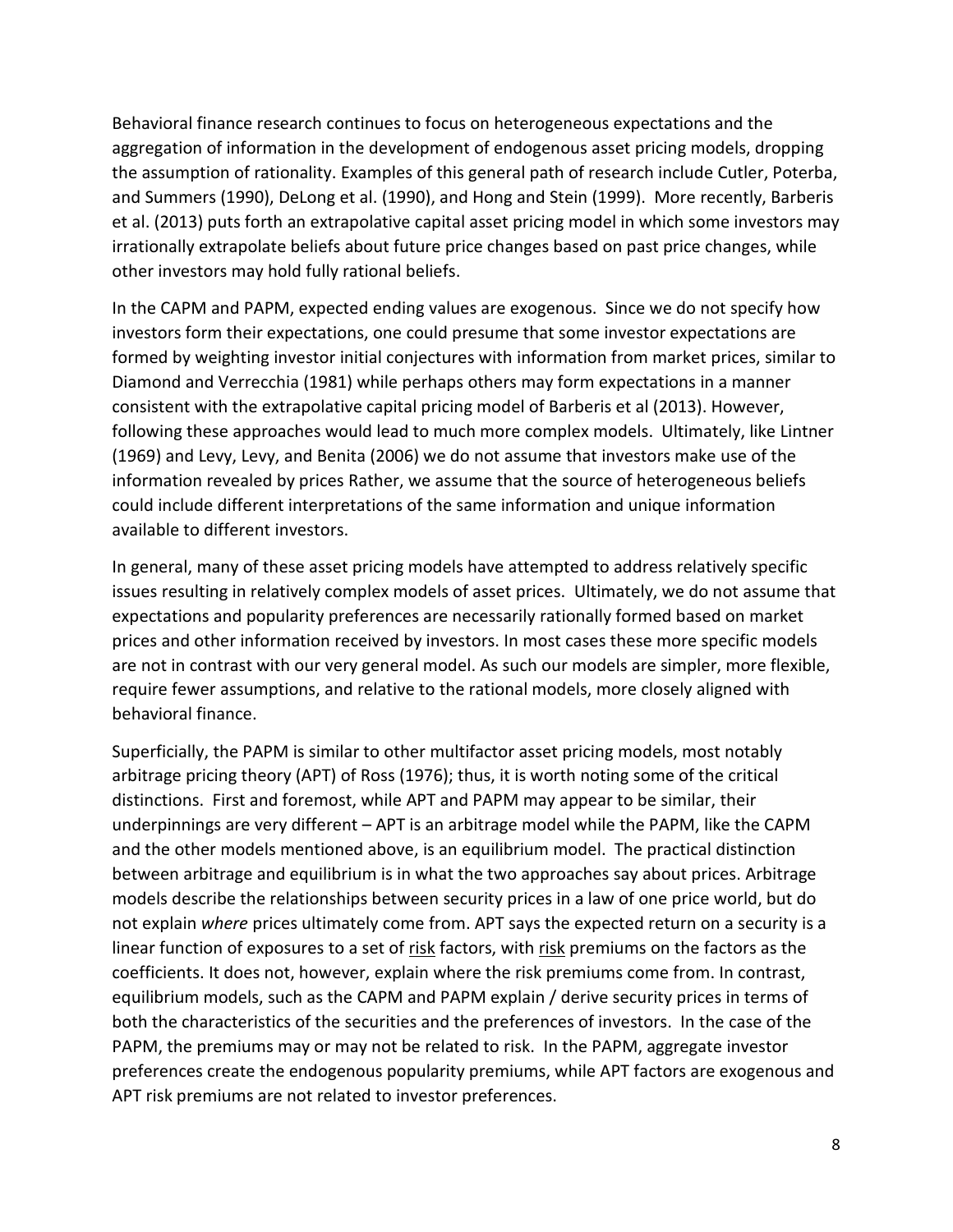Finally, as we shall see in the following sections, the PAPM is unique relative to all of these other models mentioned in that we develop it in the familiar context of the CAPM.

# **The CAPM and PAPM with Homogeneous and Heterogeneous Expectations**

The standard CAPM with homogeneous forecasts leads to very special conclusions: the market portfolio is mean-variant efficient; all investors hold a portion of their wealth in the market portfolio; and mean-variance optimization is unnecessary. The model does not result in losers and winners. The market is informationally efficient and there is no mispricing.

The CAPM with heterogeneous expectations only considers systematic risk; yet, due to heterogeneous forecasts all investors form unique portfolios. There are no losers and winners due to preferences as the only investor preference is risk aversion. The market is less than perfectly efficient and there is mispricing; thus, there are winner and losers due to differences in skill.

The PAPM with homogenous expectations, the CAPM with heterogeneous expectations, and the standard CAPM with homogeneous expectations are all special cases of the PAPM with heterogeneous expectations. These three special cases simply represent more restrictive, less realistic assumptions that give rise to fewer types of expected winners and losers.

As an additional special case it is possible that the net attitude towards characteristics is zero, so that the CAPM equation for expected excess returns still prevails and the market portfolio is mean-variance efficient with market average expected returns. But even in that case, investors still tilt their portfolios towards the characteristics that they like and away from the ones that they dislike.

The PAPM with heterogeneous forecasts, or expectations, is the most general and least restrictive (most realistic) of the asset pricing models we have discussed. In a PAPM world with heterogeneous expectations, markets are less than perfectly efficient and there is mispricing.

Prior to a numerical example, in the next three sections we formally present the CAPM and the PAPM with heterogeneous expectations, and then recast these two models in terms of market values and the real economy. In these models, different investors can have different levels of risk aversion, forecasting skill, and non-risk preferences. As for forecasting skills, most investors of all skill levels believe themselves to be skilled, but our assumption is that some investors are more skilled than others. Following the flow of Chapter 5 of IIKX, we start with the CAPM and then move to the PAPM.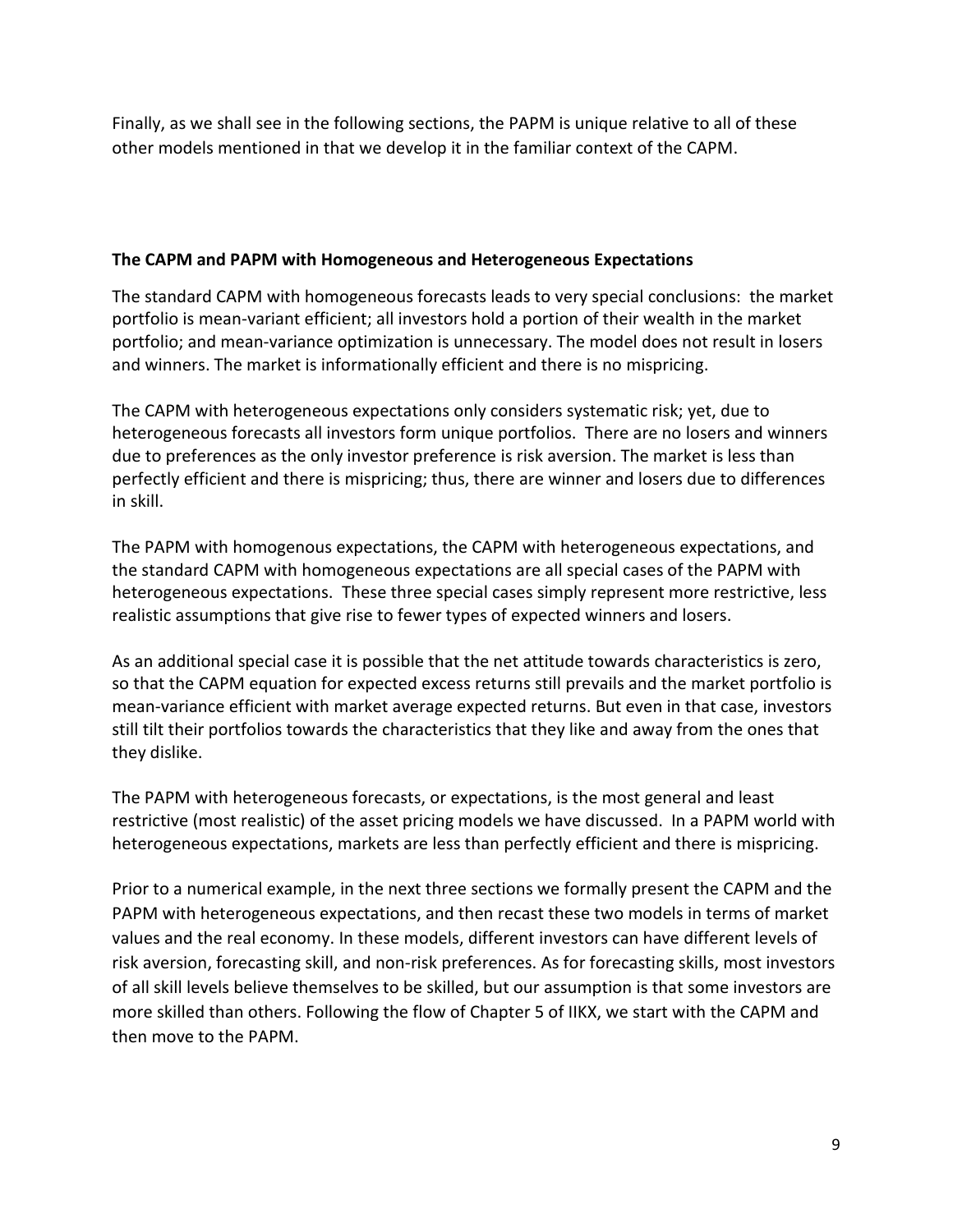### **Formal Presentation of the CAPM with Heterogeneous Expectations**

In our models, we aggregate the demand from the heterogeneous expectations of investors.

While the details of our models differ from those of Lintner (1969), the idea is fundamentally the same; namely, we allow investors to hold different opinions on expected values of key random variables. Hence every investor is on the margin; thus, there is no marginal investor. In the CAPM with heterogeneous expectations, the key random variables are expected returns on individual securities. Hence, investor *i*'s problem is:[8](#page-9-0)

$$
\frac{max}{\vec{x}_i} U_i(\vec{x}_i) = \vec{\mu}_i' \vec{x}_i - \frac{\lambda_i}{2} \vec{x}_i' \mathbf{Y} \vec{x}_i
$$
 (1)

where

- *n* = the number of risky securities in the market
- $\vec{\mu}_i$  = the *n*-element vector of expected security excess returns reflecting investor *i*'s views<sup>[9](#page-9-1)</sup><br> $\boldsymbol{\varPsi}$  = the *n*×*n* variance-covariance matrix of returns on the risky securities  $=$  the  $n \times n$  variance-covariance matrix of returns on the risky securities
- $\vec{x}_i$  = the *n*-element vector of investor *i*'s allocations (portfolio weights) to the risky securities<sup>[10](#page-9-2)</sup>
- $\lambda_i$  = the risk aversion parameter of investor *i*

Based on investor *i*'s forecasts  $\vec{\mu}_i$  and risk aversion coefficient  $\lambda_i$ , investor *i* seeks to maximize utility.

From the first-order condition, we have:

$$
\vec{\mu}_i = \lambda_i \, \mathcal{P} \vec{x}_i \tag{2}
$$

Solving for  $\vec{x}_i$ , we have:

$$
\vec{x}_i = \frac{1}{\lambda_i} \, \boldsymbol{\varPsi}^{\text{-1}} \vec{\boldsymbol{\mu}}_i \tag{3}
$$

In other words, from equations 2 and 3, we can start with either an investor's portfolio holdings or expected excess returns and solve for the other.

Let

*m* = the number of investors

 $w_i$  = the fraction of wealth held by investor *i;*  $\sum_{i=1}^{m} w_i = 1$ 

<span id="page-9-0"></span><sup>&</sup>lt;sup>8</sup> Note the utility function is quadratic in portfolio weights, leading to the optimal portfolio weights being linear in expected returns.

<span id="page-9-1"></span> $9$  By excess returns, we mean in excess of the return on a risk-free security.

<span id="page-9-2"></span><sup>&</sup>lt;sup>10</sup> There is a risk-free security to which investor *i* allocates  $1 - \sum_{j=1}^n x_{ij}$ .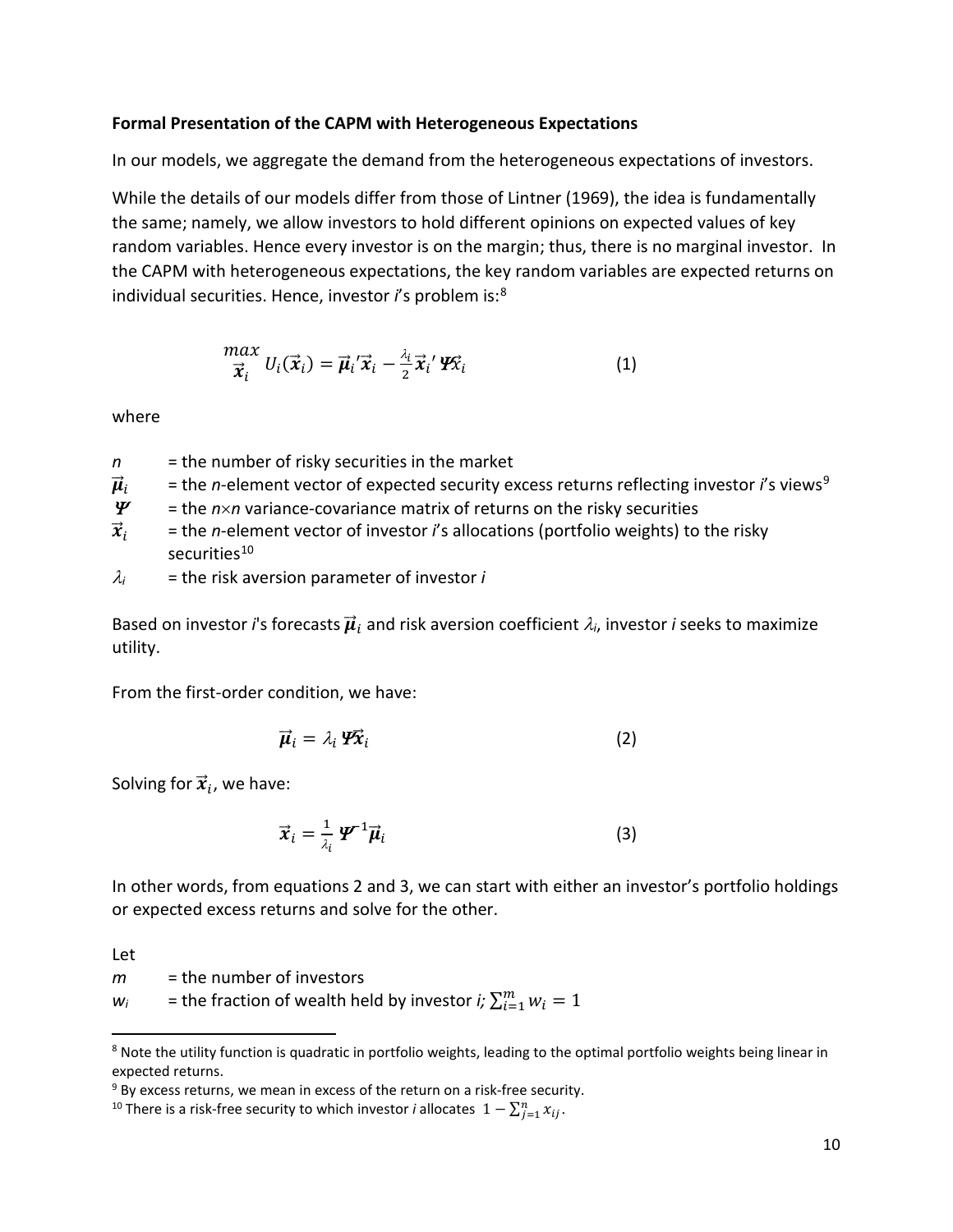Aggregating across investors, in equations 4, 5, and 6, we have the market average level of risk aversion ( $\lambda_M$ ), market-weighted average of investor expected security excess returns ( $\vec{\mu}_M$ ), and the market portfolio ( $\vec{x}_M$ ) consisting of the weighted aggregation of the security weights of the investors:

$$
\lambda_M = \frac{1}{\sum_{i=1}^m \frac{w_i}{\lambda_i}}\tag{4}
$$

$$
\vec{\boldsymbol{\mu}}_M = \lambda_M \sum_{i=1}^m \frac{w_i}{\lambda_i} \vec{\boldsymbol{\mu}}_i
$$
 (5)

$$
\vec{x}_M = \sum_{i=1}^m w_i \vec{x}_i
$$
 (6)

Aggregating equation 3 across investors, in which we solve for each investor's portfolio based on their expectations, we have the asset-weighted average holdings (the market portfolio):

$$
\vec{x}_M = \frac{1}{\lambda_M} \, \boldsymbol{\mathscr{L}}^{-1} \vec{\boldsymbol{\mu}}_M \tag{7}
$$

So that:

$$
\vec{\boldsymbol{\mu}}_M = \lambda_M \, \boldsymbol{\varPsi} \vec{\boldsymbol{\chi}}_M \tag{8}
$$

Equation 9 decomposes the right side of equation 3, to show that each investor's portfolio differs from the market portfolio due to the difference between each investor *i*'s expected security excess returns and the market-weighted *average* security excess returns:

$$
\vec{x}_i = \frac{\lambda_M}{\lambda_i} \vec{x}_M + \frac{1}{\lambda_i} \mathbf{\Psi}^{-1} (\vec{\boldsymbol{\mu}}_i - \vec{\boldsymbol{\mu}}_M)
$$
(9)

Note that the first term on the right-hand side is same as in the standard CAPM, the fraction of the market average portfolio owned by investor *i*. The second term on the right-hand side pinpoints that the uniqueness of investor *i*'s portfolio is driven by the difference between the investor's expected excess returns and the market average excess returns. Note the similarity of equation 9 to the Black-Litterman (1992) model in which an investor's views about expected returns on assets are combined with market consensus views to arrive at an investor's expectations and ultimately their specific portfolio.

The expected excess return on the market portfolio remains:

$$
\mu_M = \vec{x}_M' \vec{\mu}_M \tag{10}
$$

Multiplying equation 8 through by  $\vec{x}^{\prime}_M$ , yields:

$$
\mu_M = \lambda_M \sigma_M^2 \tag{11}
$$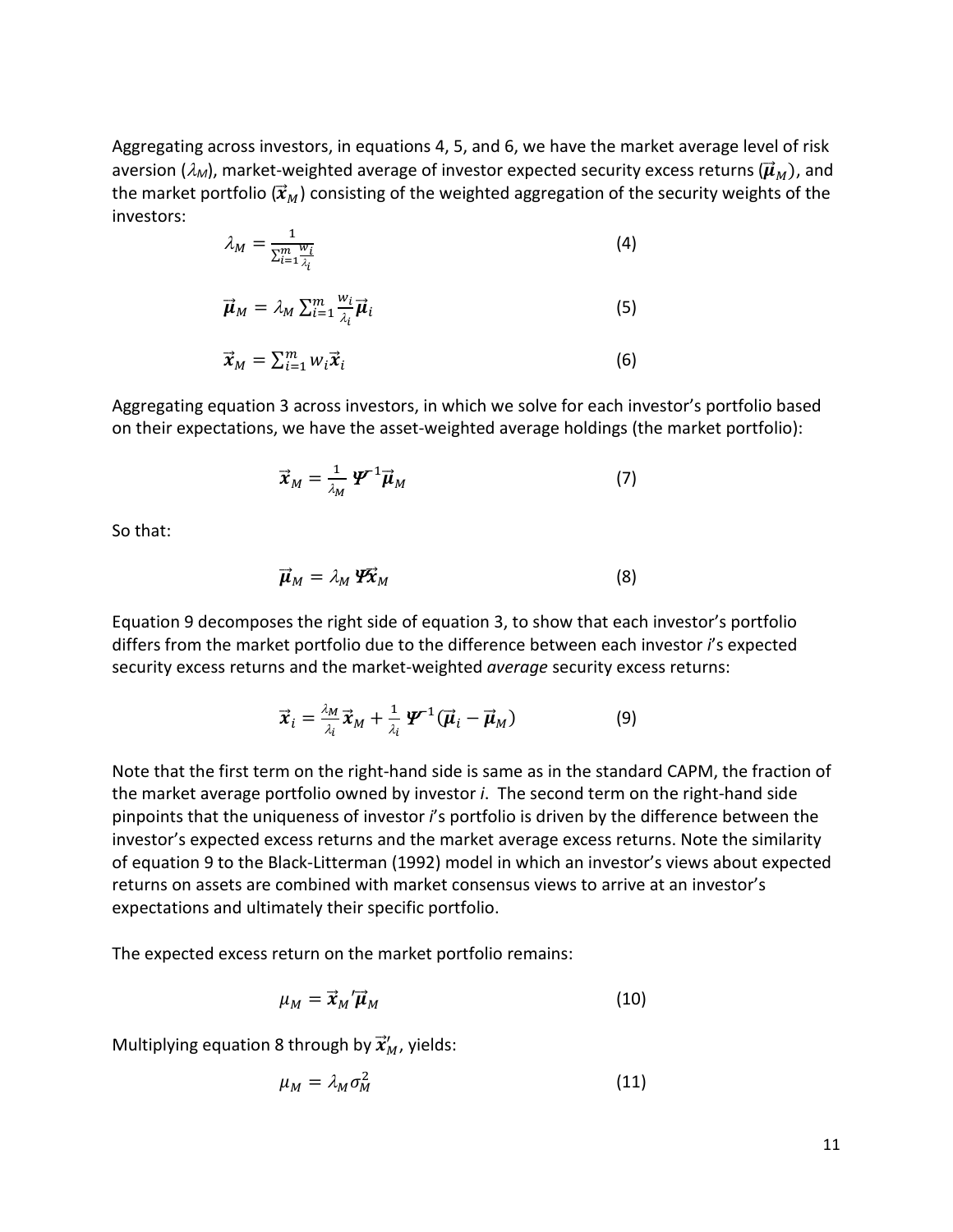where  $\sigma_M^2 = \vec{x}_M' \mathbf{W}$ , which is the variance of the market portfolio.

Rearranging equation 11, it follows that:

$$
\lambda_M = \frac{\mu_M}{\sigma_M^2} \tag{12}
$$

Thus,  $\lambda_M$ , the average level of risk aversion, identifies the units of excess return per unit of market variance. Substituting the right-hand side of equation 12 for  $\lambda_M$  in equation 8, and rearranging terms, yields the familiar CAPM equation for security expected *excess* returns, but at the *aggregate* market level:

$$
\vec{\boldsymbol{\mu}}_M = \vec{\boldsymbol{\beta}}_M \mu_M \tag{13}
$$

where the vector of betas is the covariance of each security with the market portfolio divided by the market variance

$$
\vec{\beta}_M = \frac{\mathcal{F}\vec{x}_M}{\sigma_M^2} \tag{14}
$$

We subscript the beta vector with *M* to make it clear that these are betas with respect to the market average portfolio and not the betas that we could define with respect to each investor's tangency portfolio.

As we discuss below, the equilibrium market *values* of the securities reflect the aggregation of the expected ending values across all investors. Expected excess returns, the variances and covariances of returns are all inversely proportional to market values. In the CAPM equilibrium, market values are such that equation 13 holds.

#### **Formal Presentation of the PAPM with Heterogeneous Expectations**

Moving to the PAPM, let

- $p =$  the number of popularity characteristics
- $C = n \times p$  matrix of characteristic exposures of the securities
- $\vec{\phi}_{i}$  <sup>=</sup>*p*-element vector of investor *i*'s attitudes toward the characteristics (The elements can be positive, negative, or zero.) $^{11}$  $^{11}$  $^{11}$

Investor *i*'s problem is:

<span id="page-11-0"></span><sup>&</sup>lt;sup>11</sup> If security *j* has a 100% exposure to a characteristic, a specified attitude of 1% would have the same effect as increasing investor *i*'s expected return up by 1 percentage point. In a subsequent paper, "Implementing the PAPM in Practice," we provide further guidance on implementing the PAPM.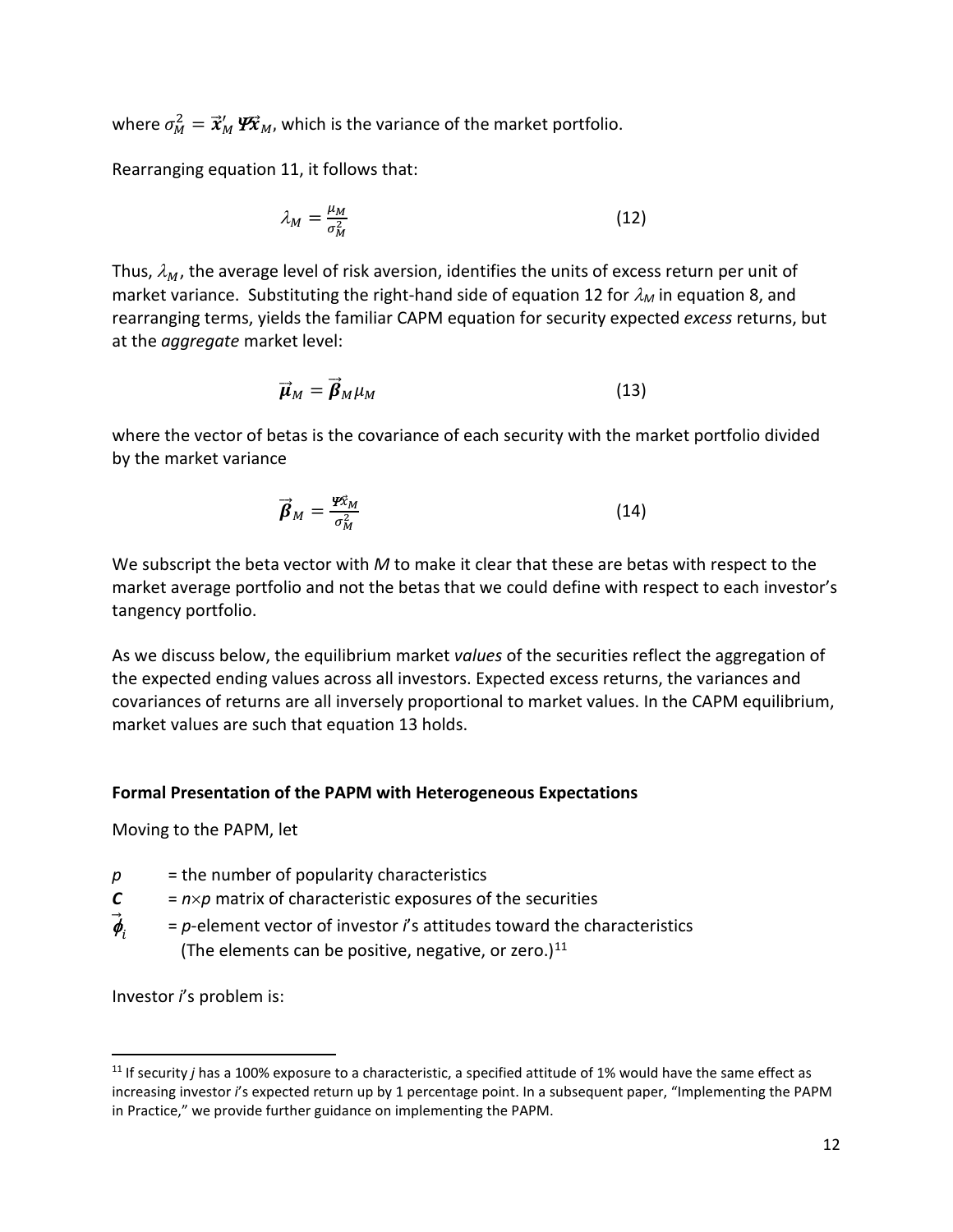$$
\frac{max}{\vec{x}_i} U_i(\vec{x}_i) = \vec{\mu}_i' \vec{x}_i + \vec{\phi}_i' C' \vec{x}_i - \frac{\lambda_i}{2} \vec{x}_i' \mathbf{W} \vec{x}_i
$$
(15)

Relative to equation 1, equation 15 contains an additional term (middle term on the right-hand side) that captures popularity characteristics and investor *i*'s additional preferences. Investor *i*'s preferences for different characteristics can be driven by expectations around popularity premiums or non-return related preferences.

From the first-order condition, we have:

$$
\vec{\mu}_i = \lambda_i \, \mathbf{P} \vec{\mathbf{x}}_i - \mathbf{C} \vec{\boldsymbol{\phi}}_i \tag{16}
$$

The solution is:

$$
\vec{x}_i = \frac{1}{\lambda_i} \, \boldsymbol{\varPsi}^{\text{-1}} \Big( \vec{\boldsymbol{\mu}}_i + \boldsymbol{C} \vec{\boldsymbol{\phi}}_i \Big) \tag{17}
$$

Aggregating equation 17 across investors, we have the security weights of the market portfolio:

$$
\vec{x}_M = \frac{1}{\lambda_M} \, \boldsymbol{\mathcal{Y}}^{-1} (\vec{\boldsymbol{\mu}}_M + \boldsymbol{\mathcal{C}} \vec{\boldsymbol{\pi}}) \tag{18}
$$

where  $\vec{\mu}_M$  is as defined in equation 5 and

$$
\vec{\boldsymbol{\pi}} = \lambda_M \sum_{i=1}^m \frac{w_i}{\lambda_i} \vec{\boldsymbol{\phi}}_i
$$
 (19)

 $\vec{\pi}$  is the *p*-element vector of aggregate, wealth and risk aversion-weighted investor preferences for different characteristics, and for reasons that will become apparent below, we call  $\vec{\pi}$  the vector *of popularity premiums*. Combining the matrix of security characteristics with the vector of popularity premiums,  $\mathcal{C}\vec{\pi}$  leads to a *n*-element vector of popularity-based adjustments that augment the market expected returns and impact the market portfolio.

From equations 17 and 18, we derive an equation for the portfolio decision of each investor relative to the market portfolio:

$$
\vec{x}_i = \frac{\lambda_M}{\lambda_i} \vec{x}_M + \frac{1}{\lambda_i} \boldsymbol{\varPsi}^{-1} \left[ (\vec{\boldsymbol{\mu}}_i - \vec{\boldsymbol{\mu}}_M) + \boldsymbol{C} \left( \vec{\boldsymbol{\phi}}_i - \vec{\boldsymbol{\pi}} \right) \right]
$$
(20)

Hence, both differences in expected returns and differences in popularity preferences impact individual portfolio construction.

Solving equation 18 for  $\vec{\mu}_M$  yields:

$$
\vec{\boldsymbol{\mu}}_M = \lambda_M \, \boldsymbol{\varPsi} \vec{\boldsymbol{\chi}}_M - \boldsymbol{C} \vec{\boldsymbol{\pi}} \tag{21}
$$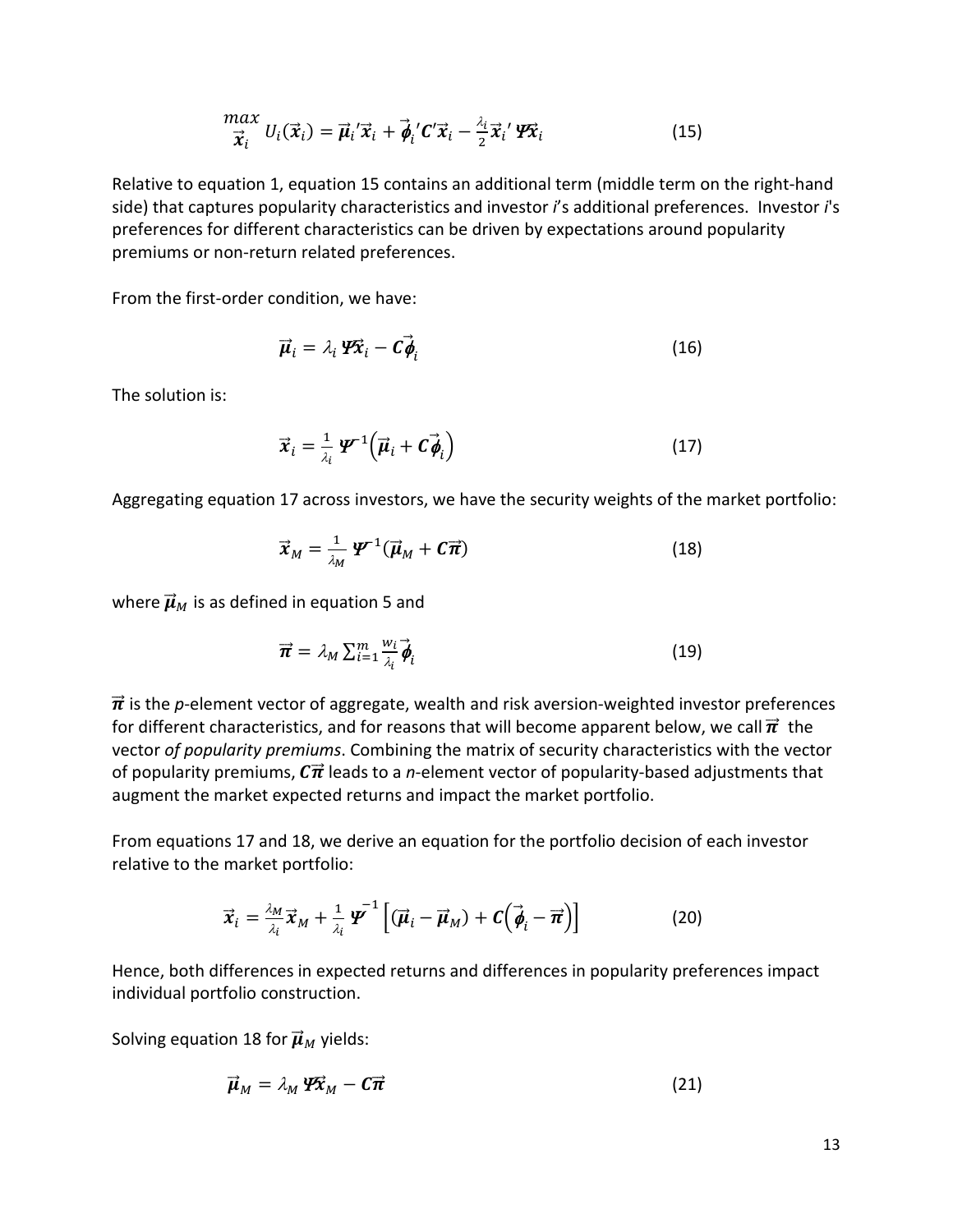Multiplying equation 21 through by  $\vec{x}^\prime_M$  yields:

$$
\mu_M = \lambda_M \sigma_M^2 - \vec{c}_M' \vec{\pi}
$$
 (22)

where  $\vec{\bm{c}}_M = \bm{C}'\vec{\bm{\mathcal{X}}}_M$ , which is the vector of security characteristic exposures of the market portfolio.

From equation 22, it follows that:

$$
\lambda_M = \frac{\mu_M + \vec{c}_M / \vec{\pi}}{\sigma_M^2} \tag{23}
$$

Substituting the right-hand side of equation 23 for  $\lambda_M$  in equation 21, and rearranging terms, yields the generalization of the CAPM equation for market average expected excess returns:

$$
\vec{\boldsymbol{\mu}}_M = \vec{\boldsymbol{\beta}} \mu_M + (\vec{\boldsymbol{\beta}} \vec{\boldsymbol{c}}_M' - \boldsymbol{C}) \vec{\boldsymbol{\pi}} \tag{24}
$$

In equation 24 the first term on the right-hand is the same as the right-hand side of the CAPM. The second term represents the impact of popularity on security expected returns. This equation looks like a multifactor asset pricing model, but with the popularity premiums rather than risk premiums. For an individual security *j*, let

$$
\delta_{jk} = \beta_j c_{Mj} - C_{jk} \tag{25}
$$

so we can write:

$$
\mu_{Mj} = \beta_j \mu_M + \sum_{k=1}^p \delta_{jk} \pi_j \tag{26}
$$

We call δ*jk* security *j*'s *popularity loading* on characteristic *k*. It is positive if security *j*'s exposure to characteristic *k* is less than that of the beta-adjusted market portfolio and negative if the reverse is true. In this way, a popularity loading of a security is positive for a given characteristic if the security is unpopular with respect to the characteristic and negative if it is popular.

As mentioned early, the PAPM can look similar to APT, in which returns are a linear function of factor/characteristic exposures. For the APT, the linear relationship between expected return and premiums follows directly from the assumption that security returns have a linear relationship to the risk factors. In contrast, in the CAPM and PAPM, the linear structure of expected returns originates from the assumption that the utility derived from the portfolio holdings is quadratic. For the PAPM, this is simplifying assumption that could be dropped.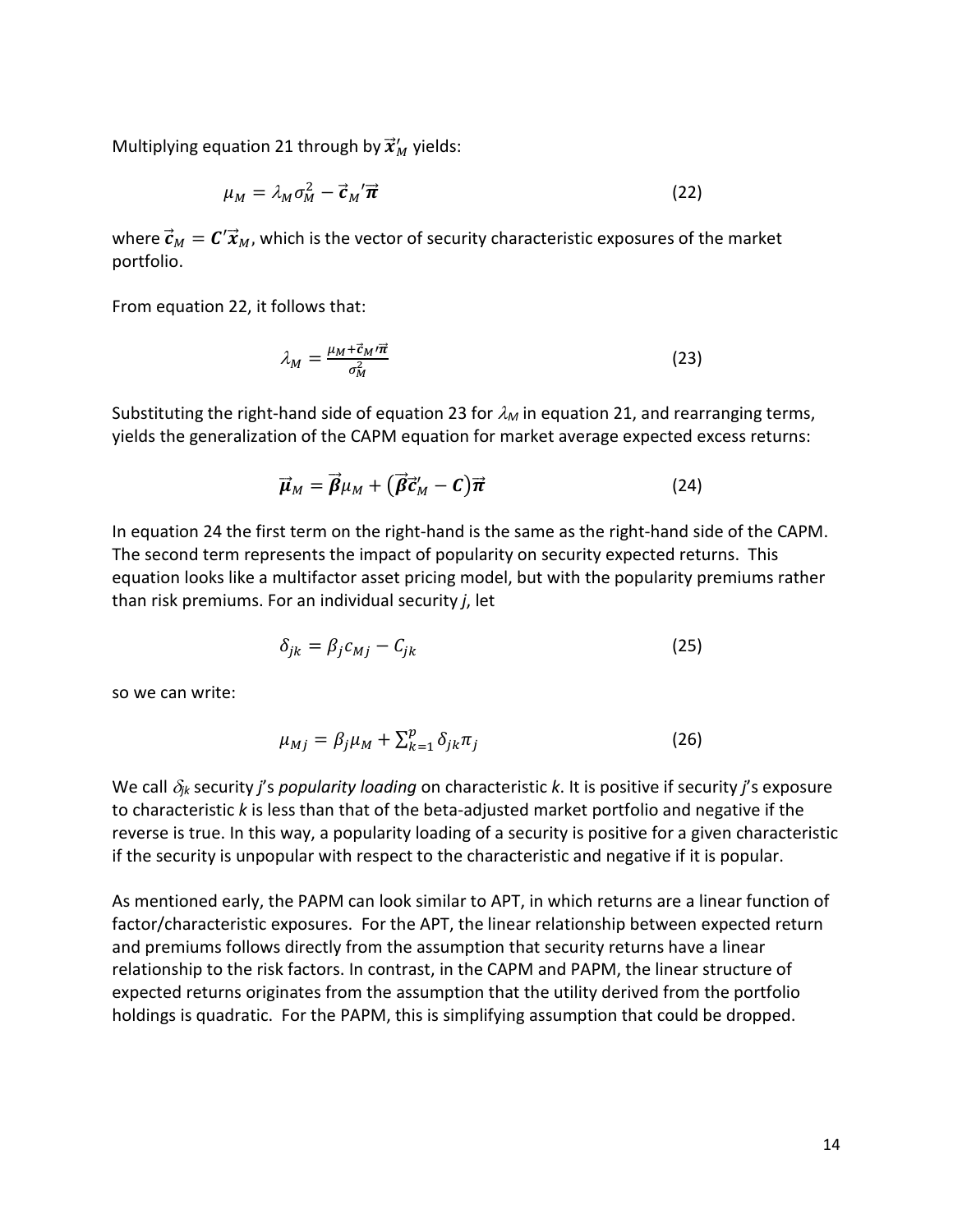# **The Real Economy, Market Values, and Equilibrium**

Thus far, we have presented the CAPM and the PAPM with heterogeneous expectations in terms of excess returns on securities. In this section, we recast these models in terms of market values and the real economy so that we can describe the conditions for equilibrium. This sets the stage for the numerical example in the next section.

In one-period models, such as the CAPM and PAPM, the excess return on a given security *j* is:

$$
\tilde{r}_j = \frac{\tilde{v}_j}{v_j} - 1 - r_f \tag{27}
$$

where

- $\tilde{r}_j$  = the random excess return on security *j*
- $\tilde{y}_i$  = the random end-of-period value of security *j*
- $v_i$  = the beginning-of-periods market value of security *j*
- $r_f$  = the risk-free rate

As done in IIKX, we call the distribution of the random vector of end-of-period values for all risky securities,  $\overrightarrow{\bm{y}}$  , the *real economy*. The real economy has two sets of parameters:

- 1) The expected value of  $\vec{y}$ ,  $E[\vec{y}]$
- 2) The variance-covariance matrix  $\vec{y}$ ,  $\Omega$ .

With heterogeneous expectations, each investor can have a personal version of these parameters. For simplicity, within this article we assume the investors only differ in the expected values. Let  $E_i[\tilde{y}_i]$  denote investor *i*'s expected value of security *j*, be  $\tilde{y}_i$ . Investor *i*'s expected excess return on security  $j$  is:

$$
\mu_{ij} = \frac{E_i[\tilde{\mathbf{y}}_j]}{\nu_j} - 1 - r_f \tag{28}
$$

The element of the variance-covariance matrix of *returns*, Ψ, for securities *j* and *k* is related to the variance-covariance matrix of the *real economy*, Ω, and market values, *vj*, *vk*, as follows:

$$
\Psi_{jk} = \frac{\Omega_{jk}}{v_j v_k} \tag{29}
$$

Taking market values as given, each investor calculates expected excess returns and the variance-covariance matrix of returns using equations 28 and 29. Then each investor finds an optimal portfolio using equation 3 under the CAPM or equation 17 under the PAPM.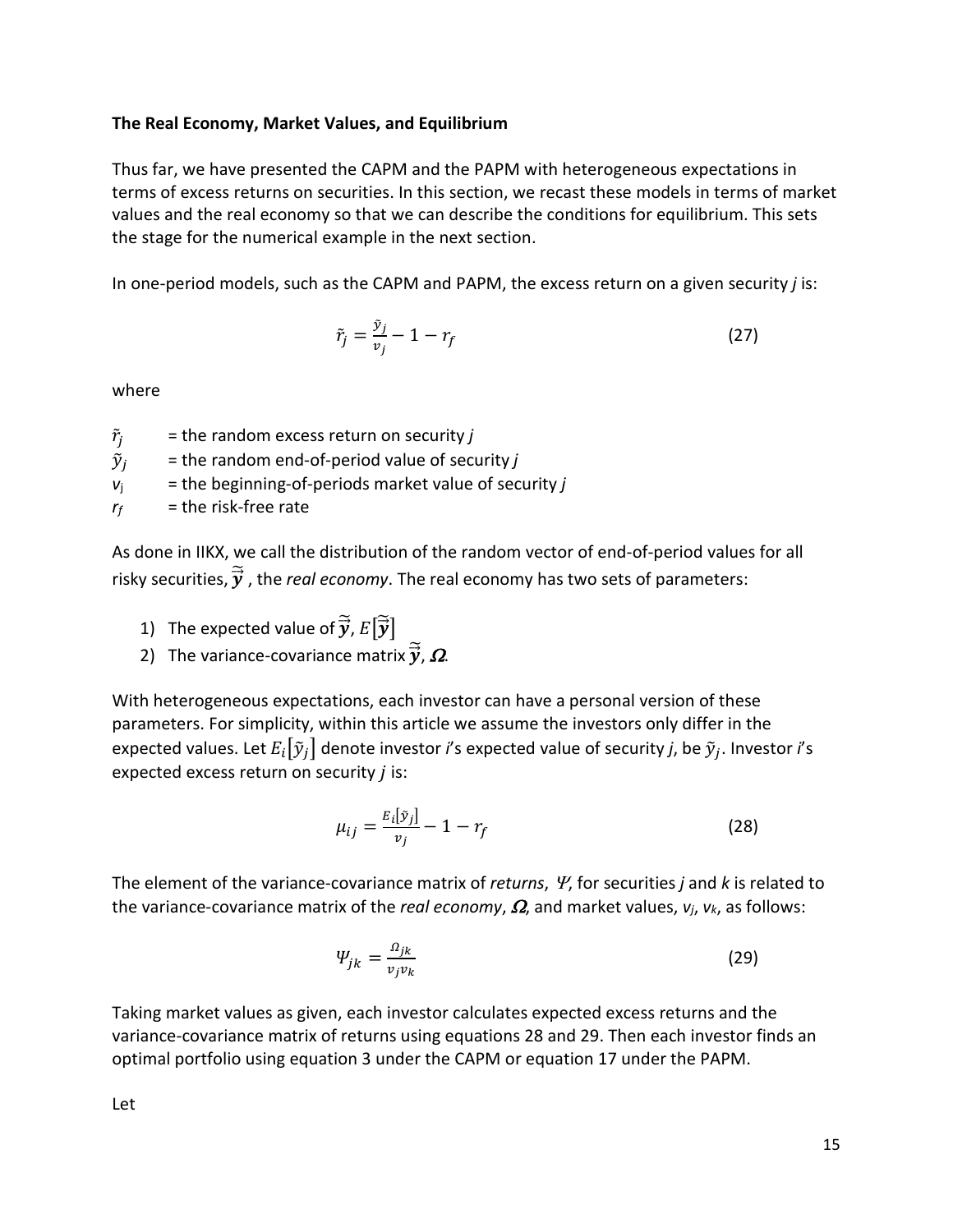$x_{ij}(\vec{v})$  = investor *i*'s portfolio allocation to security *j* as a function of market values,  $\vec{v}$  $q_{ij}(\vec{v})$  = number of shares of security *j* demanded by investor *i* as a function of market values,  $\vec{\mathbf{v}}$ 

Investor *i*'s demand for shares of security *j* is:

$$
q_{ij}(\vec{\boldsymbol{v}}) = w_i \frac{x_{ij}(\vec{\boldsymbol{v}})}{v_j} \sum_{k=1}^n v_k
$$
\n(30)

The total demand for shares of security *j* is:

$$
q_{Mj}(\vec{\boldsymbol{v}}) = \sum_{i=1}^{m} q_{ij}(\vec{\boldsymbol{v}})
$$
\n(31)

As before the subscript *M* indicates the market average values.

Under our assumptions, the supply of shares of each security is 1. Hence, in equilibrium, market values are such that for each security *j*,

$$
q_{Mj}(\vec{\boldsymbol{v}})=1\tag{32}
$$

In the example in the next section, we specify values for the real economy, popularity characteristics, investor wealth, and investor preferences for risk as well as popularity characteristics, and then numerically solve equations 28-32 for market values.<sup>[12](#page-15-0)</sup>

#### **A Numerical Example**

To illustrate the PAPM with *heterogeneous* expectations, we created a simple numerical example with six securities, up to two popularity characteristics per security, and six investors that are designed in the spirt of a controlled experiment to highlight the incremental differences in the various models. While we could allow for heterogeneous expected values and variances and covariances for end-period security values, as well as heterogeneous views of the popularity characteristic of the securities, to keep the example manageable, the only heterogeneous view of a security that we vary across investors is the expected end-period value of two of the six securities. (As in IIKX, we also have heterogenous preferences for popularity characteristics.)

<span id="page-15-0"></span> $12$  Solving for the equilibrium values is arguably the most complicated aspect of the models. For the CAPM and PAPM respectively, Appendices B and C of Chapter 5 of IIKX, explain the process for solving for equilibrium values. For the CAPM there is a closed form solution, while the PAPM must be solved numerically. A companion spreadsheet is available from the authors that illustrates the calculations in the example.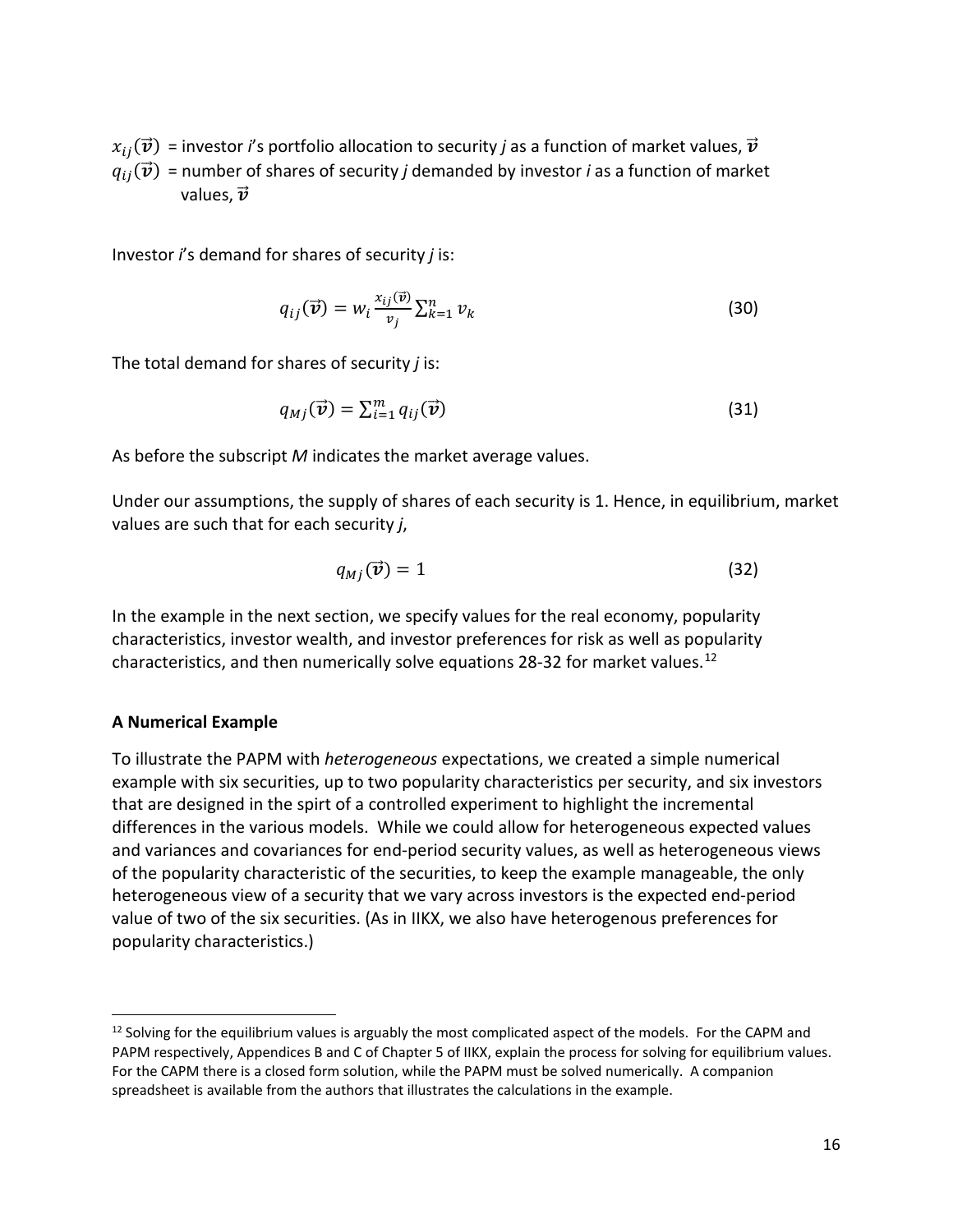Although the PAPM does not require an all-knowing Economist to achieve equilibrium, it is helpful to postulate one so that we can observe the "truth," i.e. the prices we would have if investors had rational expectations as defined by Muth  $(1961).$ <sup>[13](#page-16-0)</sup> In our numerical example, by agreeing on the expected ending values and the "true prices" of securities, we can potentially measure the degree of inefficiencies or mispricing in the market and determine the portfolio misallocations.

Exhibit 3 presents our assumptions regarding the *true* expected ending values, standard deviations, correlations, and popularity characteristics/exposures of the six securities. In these numerical examples, we assume that there is an all-knowing Economist that knows the true expected ending values. We highlight the unique values. In Exhibit 3 notice that Security A is high risk and Security B is low risk. Next, Security E has a high level of Popularity Characteristic X and Security F has a high level of Popularity Characteristic Y.<sup>[14](#page-16-1)</sup>

<span id="page-16-1"></span><span id="page-16-0"></span><sup>&</sup>lt;sup>13</sup> Under Muth's definition of rational expectations, all agents in the model have the same correct expectations.  $14$  In the real world, as documented in IIKX there are likely numerous popularity characteristics and most securities will have non-zero exposures or loadings to the identified characteristics.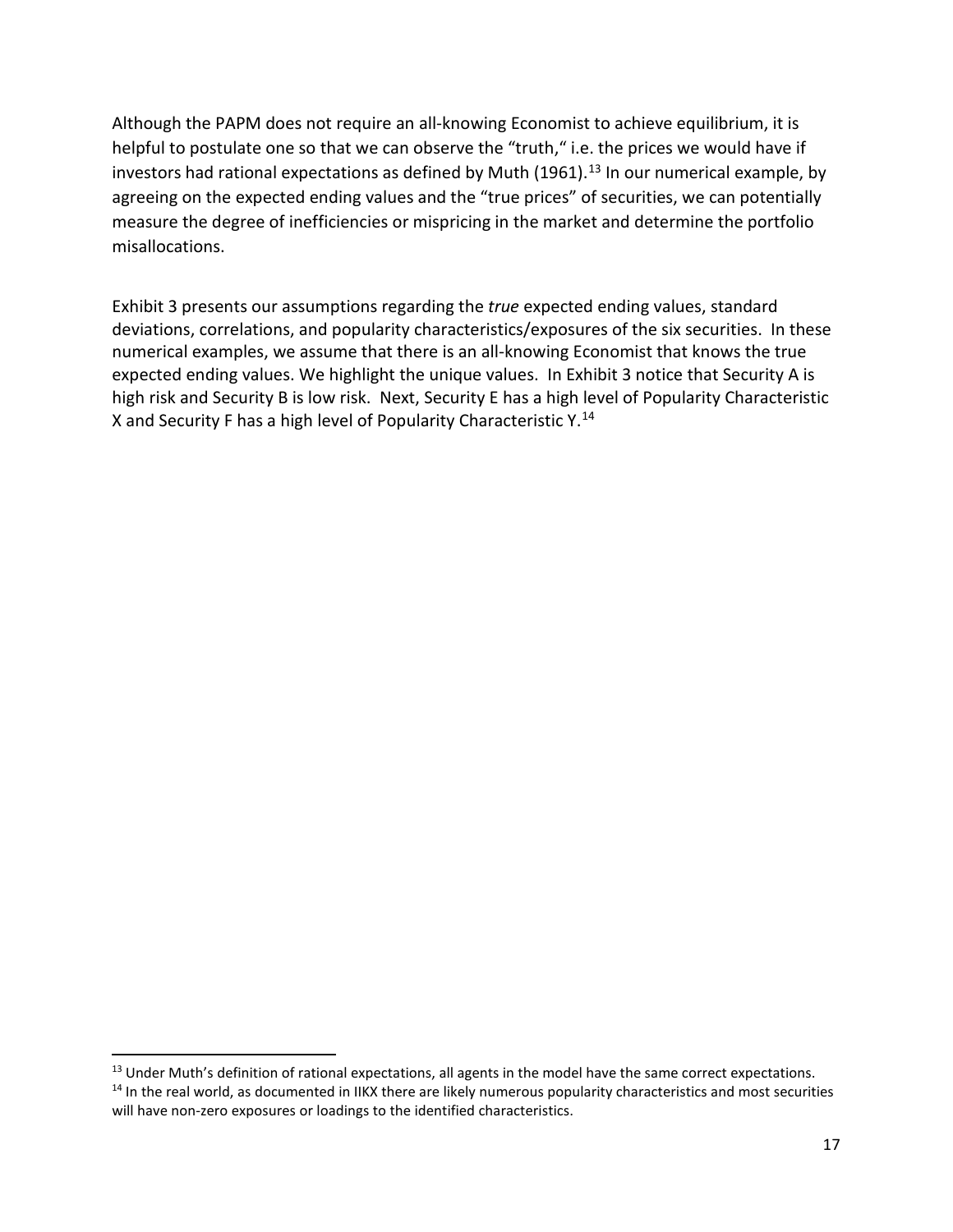| <b>Security</b> | <b>Correct</b><br><b>Expected</b><br><b>Ending</b><br>Value (\$) | <b>Standard</b><br><b>Deviation</b><br>of Ending<br>Value (\$) | <b>Popularity</b><br><b>Characteristic</b><br>x | Popular<br><b>Characteristic</b><br>γ |
|-----------------|------------------------------------------------------------------|----------------------------------------------------------------|-------------------------------------------------|---------------------------------------|
| A               | 10                                                               | 2.30                                                           | 0.0                                             | 0.0                                   |
| B               | 10                                                               | 0.87                                                           | 0.0                                             | 0.0                                   |
| C               | 10.5                                                             | 1.62                                                           | 0.0                                             | 0.0                                   |
| D               | 9.5                                                              | 1.62                                                           | 0.0                                             | 0.0                                   |
| E               | 10                                                               | 1.62                                                           | 0.6                                             | 0.0                                   |
| F               | 10                                                               | 1.62                                                           | 0.0                                             | 0.6                                   |

### **Exhibit 3**: **The Real Economy with Popularity Characteristics**

\*The correlation of the ending values between all pairs of securities is 0.5. The risk-free rate is 3%.

Exhibit 4 presents our assumption regarding the investors. Notice that Investor 1 is relatively risk tolerant and Investor 2 is relatively risk averse. Additionally, Investor 3 is correct to be bullish on the 5% higher ending value of Security C and Investor 4 is correct to be bearish on the 5% lower ending value of Security D. All other investors have incorrect expectations regarding the ending values of these two securities. Finally, Investor 5 has a strong preference for Popularity Characteristic X and Investor 6 has a strong dislike for Popularity Characteristic Y. The preferences for popularity characteristics of 5% and -5% are in the same unit as expected returns. Investors 1 through 4 do not have preferences regarding popularity characteristics.

#### **Exhibit 4: Investors**

| Investor       | <b>Fraction</b><br><b>of</b><br><b>Market</b><br>Wealth<br>(%) | <b>Risk</b><br><b>Aversion</b> | <b>Expected</b><br><b>Ending</b><br>Value<br><b>Securities</b><br>A, B, E, F<br>(\$) | <b>Expected</b><br><b>Ending</b><br>Value of<br><b>Security C</b><br>(\$) | <b>Expected</b><br><b>Ending</b><br>Value of<br><b>Security D</b><br>(\$) | <b>Preference for</b><br><b>Popularity</b><br><b>Characteristic</b><br>X<br>(%) | <b>Preference for</b><br><b>Popularity</b><br><b>Characteristic</b><br>(%) |
|----------------|----------------------------------------------------------------|--------------------------------|--------------------------------------------------------------------------------------|---------------------------------------------------------------------------|---------------------------------------------------------------------------|---------------------------------------------------------------------------------|----------------------------------------------------------------------------|
| 1              | 5.0                                                            | 3                              | 10.0                                                                                 | 10.0                                                                      | 10.0                                                                      | 0.0                                                                             | 0.0                                                                        |
| $\overline{2}$ | 5.0                                                            | 5                              | 10.0                                                                                 | 10.0                                                                      | 10.0                                                                      | 0.0                                                                             | 0.0                                                                        |
| 3              | 22.5                                                           | 4                              | 10.0                                                                                 | 10.5                                                                      | 10.0                                                                      | 0.0                                                                             | 0.0                                                                        |
| 4              | 22.5                                                           | 4                              | 10.0                                                                                 | 10.0                                                                      | 9.5                                                                       | 0.0                                                                             | 0.0                                                                        |
| 5              | 22.5                                                           | 4                              | 10.0                                                                                 | 10.0                                                                      | 10.0                                                                      | 5.0                                                                             | 0.0                                                                        |
| 6              | 22.5                                                           | 4                              | 10.0                                                                                 | 10.0                                                                      | 10.0                                                                      | 0.0                                                                             | $-5.0$                                                                     |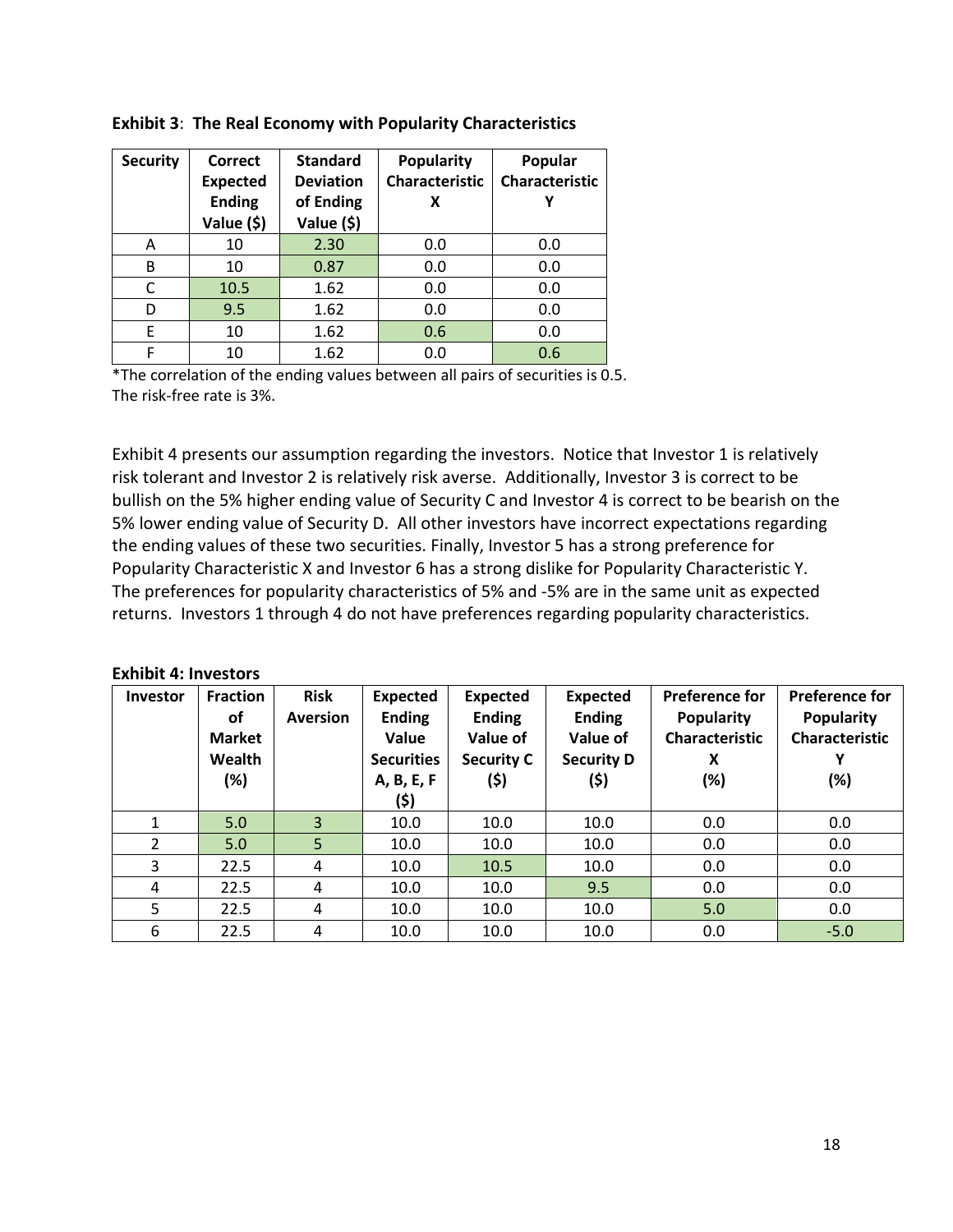We structured the assumptions so that when comparing the results of the different asset pricing models, we can isolate the effects of risk aversion, forecasting skill, and popularity preferences on expected returns and security prices. Specifically, looking across Exhibits 3 and 4 we see:

- 1) Security A is the only high-risk security and Investor 1 is the only investor with a low level of risk aversion. Similarly, Security B is the only low-risk security and Investor 2 is the only investor with a high level of risk aversion. The other four securities all have moderate risk and the other four investors all have moderate risk aversion.
- 2) Investor 3's expected ending value of Security C is correct and Investor 4's expected ending value of Security D is correct. Hence, Investor 3 has perfect skill regarding Security C and Investor 4 has perfect skill regarding Security D. All other investor estimates of expected ending values on Securities C and D are incorrect. (Note that all expected ending values on all of the other four securities are correct, and all of the investors have the correct level of uncertainty about actual ending values.)
- 3) Security E is the only security that exhibits Popularity Characteristic X and Investor 5 is the only investor that has a preference regarding Popularity Characteristic X. Similarly, Security F is the only security that exhibits Popularity Characteristic Y and Investor 6 is the only investor that has a preference regarding Popularity Characteristic Y, in this case, a negative preference. The specified preferences of 5% and -5% in this example are relatively extreme representing a very strong positive preference for Popularity Characteristic X and a very strong dislike for Popularity Characteristic Y.

We first solve the model under the assumptions of the CAPM with homogeneous forecasts, then again under the assumptions of the PAPM with heterogeneous forecasts.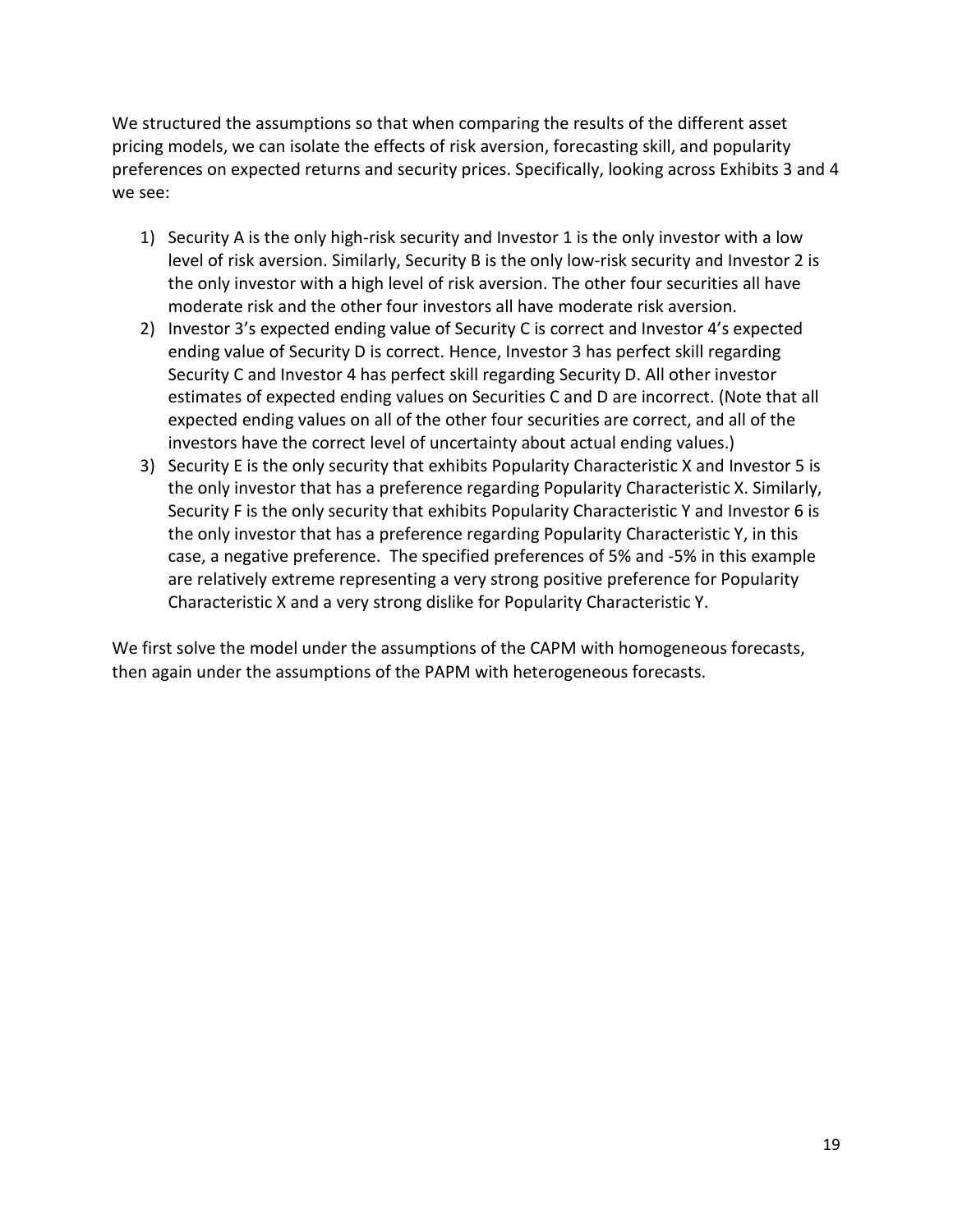Exhibits 5 and 6 show the results of solving the models.

Exhibit 5 shows:

- 1) The expected returns of all investors under the CAPM with homogeneous expectations. In this model, these are the expected returns of all investors.
- 2) The correct expected returns under the PAPM with heterogeneous expectations.
- 3) The expected returns of the four investors (1, 2, 5, and 6) who have the same correct expectations for the ending values of Securities A, B, E, and F, and incorrect expectations for the ending values of Securities C and D.
- 4) Investor 3's expected returns. These are correct except for Security D.
- 5) Investor 4's expected returns. These are correct except for Security C.
- 6) The market weighted average opinion of expected returns calculated using equation 5. These are correct for Securities A, B, E, and F. They are incorrect for Securities C and D due to the forecasting errors of Investors 1, 2, 4, 5, and 6 for Security C and the forecasting errors of Investors 1, 2, 3, 5, and 6 for Security D.

# **Exhibit 5: Expected Returns | CAPM with Homogeneous Expectations versus PAPM with Heterogeneous Expectations**

|              |                                                               | PAPM Heterogeneous Expected Returns From Different Perspectives<br>(% ) |                         |               |               |                               |
|--------------|---------------------------------------------------------------|-------------------------------------------------------------------------|-------------------------|---------------|---------------|-------------------------------|
| Security     | <b>CAPM</b><br>Homogeneous:<br><b>Expected Returns</b><br>(%) | Correct                                                                 | Investors<br>1, 2, 5, 6 | Investor<br>3 | Investor<br>4 | Market<br>Weighted<br>Average |
| A            | 14.50                                                         | 14.50                                                                   | 14.50                   | 14.50         | 14.50         | 14.50                         |
| B            | 6.57                                                          | 6.57                                                                    | 6.57                    | 6.57          | 6.57          | 6.57                          |
| $\mathsf{C}$ | 10.01                                                         | 14.54                                                                   | 9.08                    | 14.54         | 9.08          | 10.30                         |
| D            | 10.81                                                         | 6.14                                                                    | 11.73                   | 11.73         | 6.14          | 10.48                         |
| E            | 10.39                                                         | 9.67                                                                    | 9.67                    | 9.67          | 9.67          | 9.67                          |
|              | 10.39                                                         | 11.11                                                                   | 11.11                   | 11.11         | 11.11         | 11.11                         |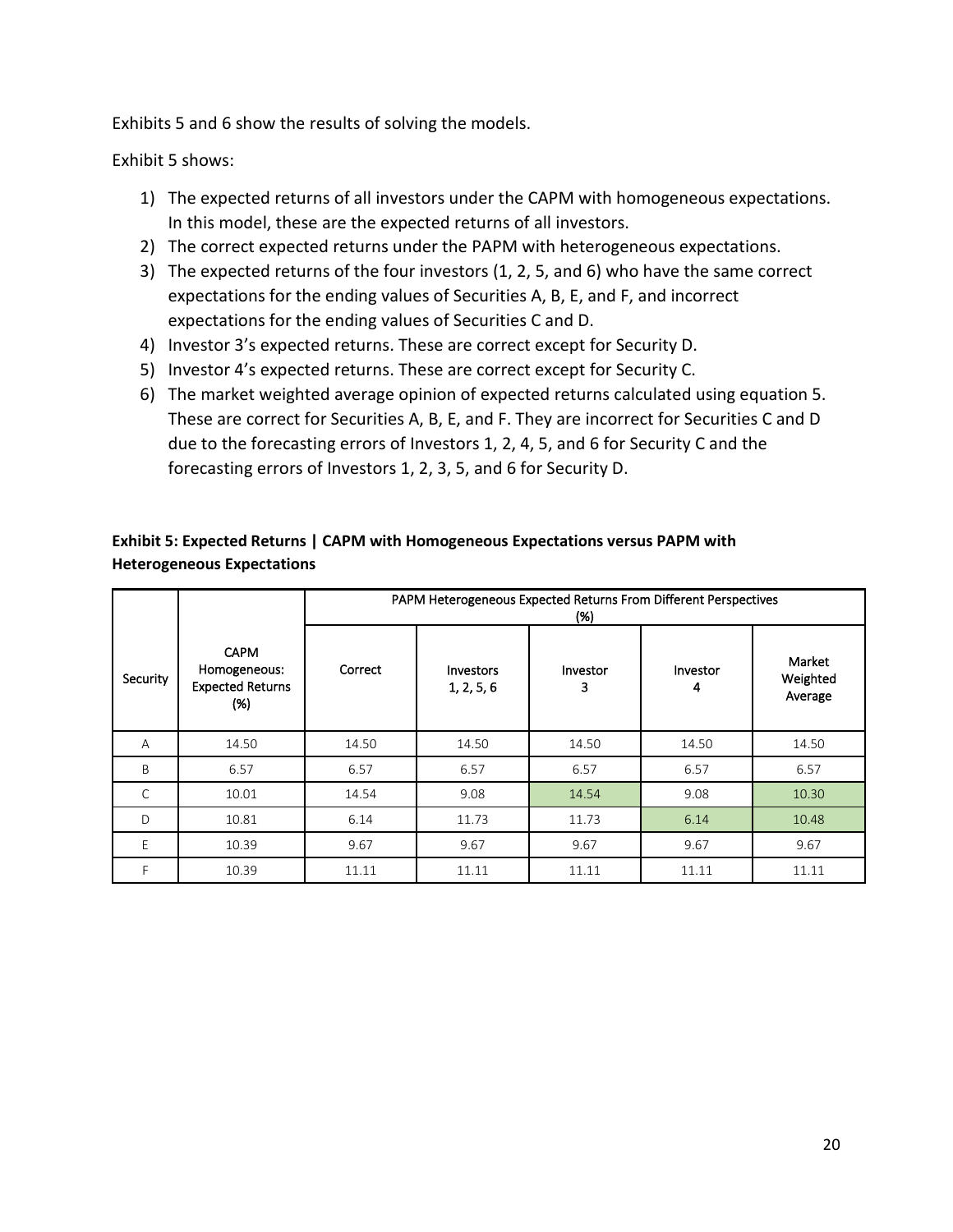Moving from expected returns to portfolio holdings, Exhibit 6 shows:

- 1) The market portfolio under the CAPM with homogeneous expectations.
- 2) The portfolio of each of the six investors under the PAPM with heterogeneous expectations. Note:
	- a. Investor 1 shorts the risk-free asset, to create a levered portfolio based on their low level of risk aversion.
	- b. Investor 2 invests part of their wealth in the risk-free asset (Cash), to create a unlevered portfolio based on their high level of risk aversion.
	- c. Investor 3's large allocation to Security C due to Investor 3's high level of expected return on Security C. (Security C is undervalued.)
	- d. Investor 4's large short position in Security D due Investor 4's low level of the expected return on Security D. (Security D is overvalued.)
	- e. Investor 5's large allocation to Security E due to Investor 5's preference for securities with exposure to Characteristic X, where Security E is the only security with such exposure.
	- f. Investor 6's short position in Security F due to Investor 6's negative preference for securities with exposure to Characteristic Y, where Security F is the only security with such exposure.
- 3) The market portfolio under the PAPM with heterogeneous expectations, which is the aggregation of the portfolios of all market participants. In general, this is not on the efficient frontier drawn using the correct expectations.
- 4) The portfolio under the PAPM with heterogeneous expectations that maximizes the Sharpe ratio is on the efficient frontier drawn using correct expectations; however, no investor in this example has correct expectation across all six securities.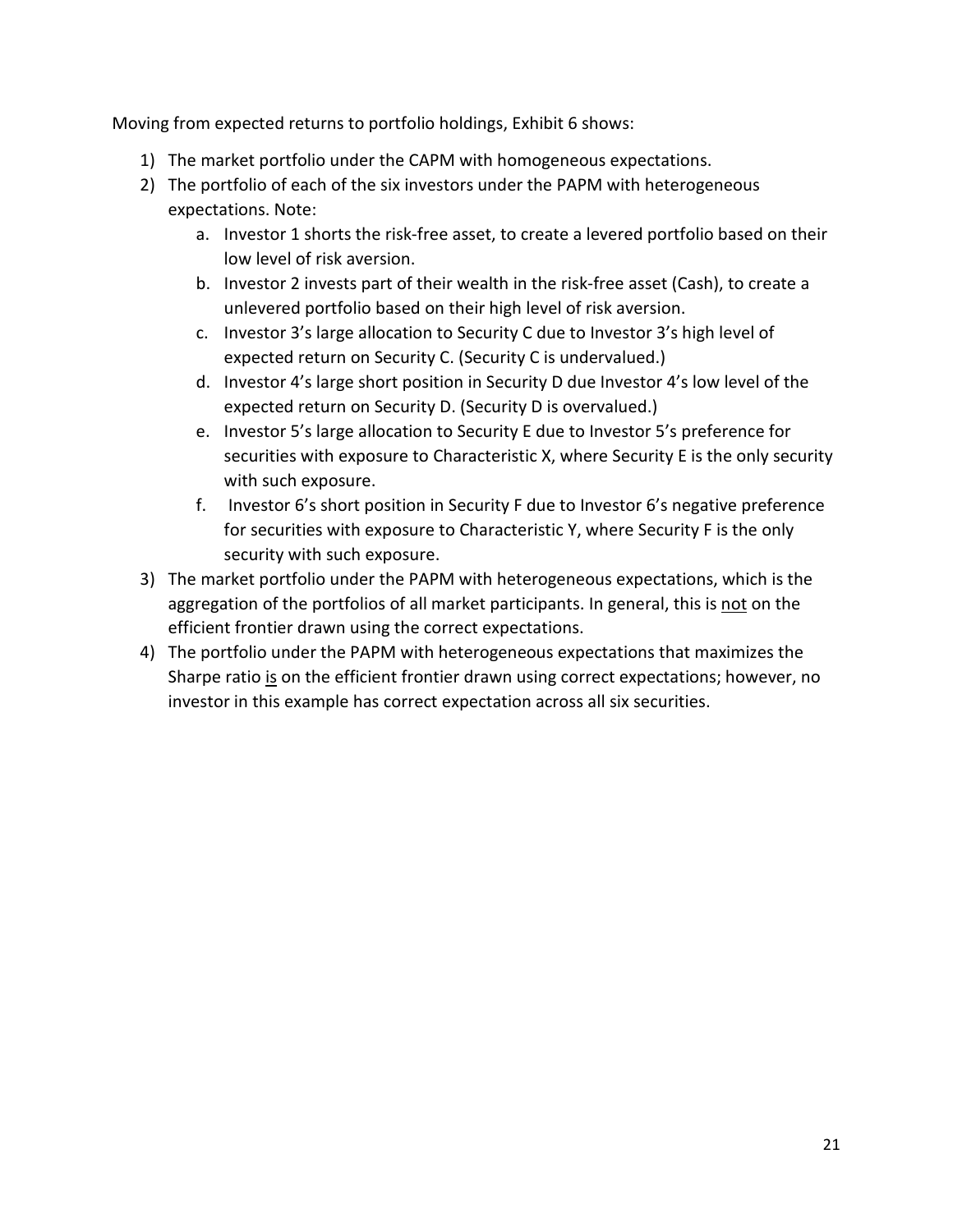|                 |                                                                          | <b>PAPM Heterogeneous: Portfolio Weights</b><br>(%) |                                 |                      |                      |                      |                      |               |                                |
|-----------------|--------------------------------------------------------------------------|-----------------------------------------------------|---------------------------------|----------------------|----------------------|----------------------|----------------------|---------------|--------------------------------|
| <b>Security</b> | <b>CAPM</b><br>Homogeneous:<br><b>Portfolio</b><br><b>Weights</b><br>(%) | Investor                                            | <b>Investor</b><br>$\mathbf{2}$ | <b>Investor</b><br>3 | <b>Investor</b><br>4 | <b>Investor</b><br>5 | <b>Investor</b><br>6 | <b>Market</b> | Max.<br><b>Sharpe</b><br>Ratio |
| A               | 16.07                                                                    | 21.30                                               | 12.78                           | 7.61                 | 24.34                | 11.40                | 20.49                | 16.07         | 15.85                          |
| B               | 17.29                                                                    | 22.92                                               | 13.75                           | $-6.55$              | 40.93                | 4.20                 | 30.01                | 17.26         | 17.05                          |
| C               | 17.56                                                                    | $-3.56$                                             | $-2.13$                         | 71.89                | 9.76                 | $-9.46$              | 4.04                 | 16.87         | 83.65                          |
| D               | 15.77                                                                    | 47.14                                               | 28.29                           | 23.23                | $-37.43$             | 28.72                | 41.91                | 16.47         | $-49.17$                       |
| E               | 16.66                                                                    | 8.14                                                | 4.88                            | $-6.25$              | 18.46                | 46.67                | 12.78                | 16.78         | 6.06                           |
| F               | 16.66                                                                    | 35.70                                               | 21.42                           | 14.58                | 38.97                | 20.10                | $-12.75$             | 16.56         | 26.56                          |
| Cash            | 0.00                                                                     | $-31.65$                                            | 21.01                           | $-4.50$              | 4.97                 | $-1.63$              | 3.52                 | 0.00          | 0.00                           |

**Exhibit 6: Portfolios | CAPM with Homogeneous Expectation versus PAPM with Heterogeneous Expectations**

Exhibit 7 shows the impact of heterogeneous expectations and popularity preferences on security prices. To isolate the impact of heterogenous expectations, we calculate the security prices under the CAPM with heterogenous expectations and compare them to the prices under the CAPM with homogeneous expectations. To isolate the impact of popularity preferences, we calculate security prices under the PAPM with heterogeneous expectations and compare them to the prices under the CAPM with heterogeneous expectations. Finally, we see the combined impact of heterogeneous expectations and popularity preferences, and we compare prices under the PAPM with heterogenous expectations to those under the CAPM under homogeneous expectations.

| <b>Security</b> | <b>CAPM</b><br>(Hom)<br>(\$) | <b>CAPM</b><br>(Het)<br>(\$) | <b>CAPM (Het)</b><br>- CAPM<br>(Hom)<br>% Diff. | <b>PAPM</b><br>(Het)<br>(\$) | PAPM (Het) -<br><b>CAPM (Het)</b><br>% Diff. | PAPM (Het) -<br><b>CAPM (Hom)</b><br>% Diff |
|-----------------|------------------------------|------------------------------|-------------------------------------------------|------------------------------|----------------------------------------------|---------------------------------------------|
| A               | 8.73                         | 8.73                         | 0.00                                            | 8.73                         | 0.00                                         | 0.00                                        |
| B               | 9.38                         | 9.38                         | 0.00                                            | 9.38                         | 0.00                                         | 0.00                                        |
| C               | 9.54                         | 9.17                         | $-3.95$                                         | 9.17                         | 0.00                                         | $-3.95$                                     |
| D               | 8.57                         | 8.95                         | 4.40                                            | 8.95                         | 0.0                                          | 4.40                                        |
| F               | 9.06                         | 9.06                         | 0.00                                            | 9.12                         | 0.66                                         | 0.66                                        |
| F               | 9.06                         | 9.06                         | 0.00                                            | 9.00                         | $-0.65$                                      | $-0.65$                                     |

| Exhibit 7: Impact of Heterogeneous Expectations and Popularity Preferences on Asset Prices |
|--------------------------------------------------------------------------------------------|
|--------------------------------------------------------------------------------------------|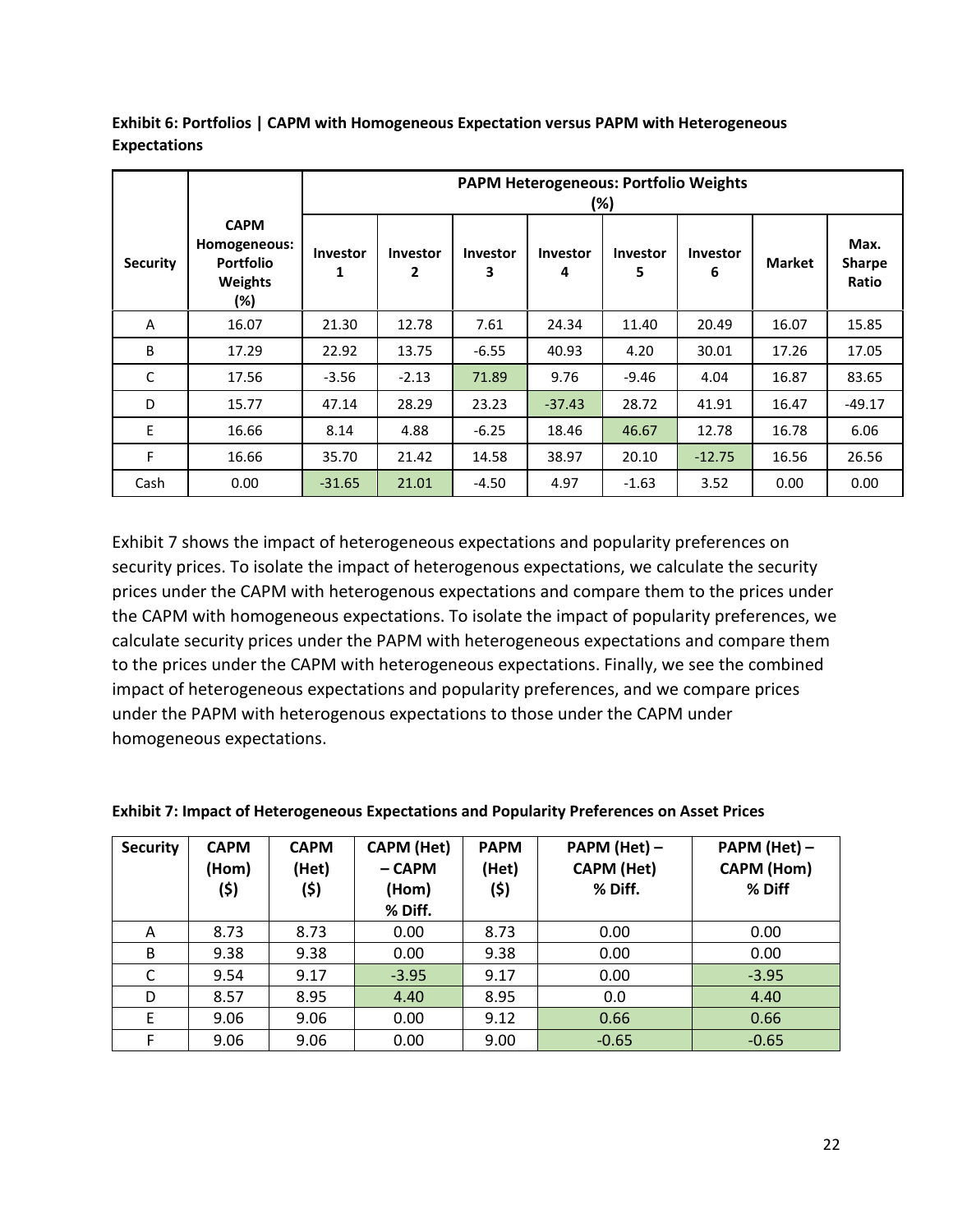As Exhibit 7 shows, the incorrect expectations of five of the six investors in each case cause Securities C and D to be mispriced. Similarly, the popularity preferences of Investors 5 and 6 cause pricing biases for Securities E and  $F<sup>15</sup>$  In this particular example, the impact of heterogeneous expectation on the expected returns of Securities C and D is much greater than the impact of the popularity preferences on Securities E and F. This is because five out of six of the investors have the wrong return expectations for Securities C and D respectively, thus their combined impact on price is significant. In contrast, only one of the six investors has a preference related to Security E and only one of the six investors has a preference related to Security F, thus the impact of the preferences is relatively low. These results are particular to this example.<sup>[16](#page-22-1)</sup>

Exhibits 8—11 graphically show the expected returns and standard deviation of the securities and the investor portfolios under each of our four models; namely,

- 1) The CAPM with homogeneous expectations (Exhibit 8)
- 2) The CAPM with heterogeneous expectations (Exhibit 9)
- 3) The PAPM with homogeneous expectations (Exhibit 10)
- 4) The PAPM with heterogenous expectations (Exhibit 11)

All of the points shown are plotted using correct expectations.

In addition to the points representing the securities and investor portfolios, each exhibit includes:

- 1) The efficient frontier of risky securities
- 2) The market portfolio
- 3) The portfolio that maximizes the Sharpe ratio
- 4) The capital market line; i.e., the line that runs through the risk-free asset and that is tangent to the efficient frontier at the portfolio that maximizes the Sharpe ratio.

There are important and subtle differences across the four charts.

Starting with Exhibit 8, the CAPM with homogeneous expectations, the market portfolio and Sharpe maximizing portfolio are one and the same. Since Investors 3, 4, 5, and 6 all have the same level of risk-aversion that is the same as the market average level of risk aversion, they all hold the market portfolio / Sharpe ratio maximizing portfolio. Investor **1 / 2** have **lower** / **higher** than average risk-aversion and thus due to risk preference choose a **levered** / **unlevered** position in the market portfolio. Again, since all investors hold some portion of the market portfolio, optimization is not needed to form any of the portfolios.

<span id="page-22-0"></span><sup>&</sup>lt;sup>15</sup> The zeros shown in Exhibit 7 are only approximate, since changing preferences and expectations can have second-order effects on the resulting equilibrium values.

<span id="page-22-1"></span> $16$  This is not indicative of some greater truth around the impact or expectations versus popularity preferences. In an alternative example, we could reverse this result by allowing most of the investor to be correct and allowing most of the investors to have popularity preferences.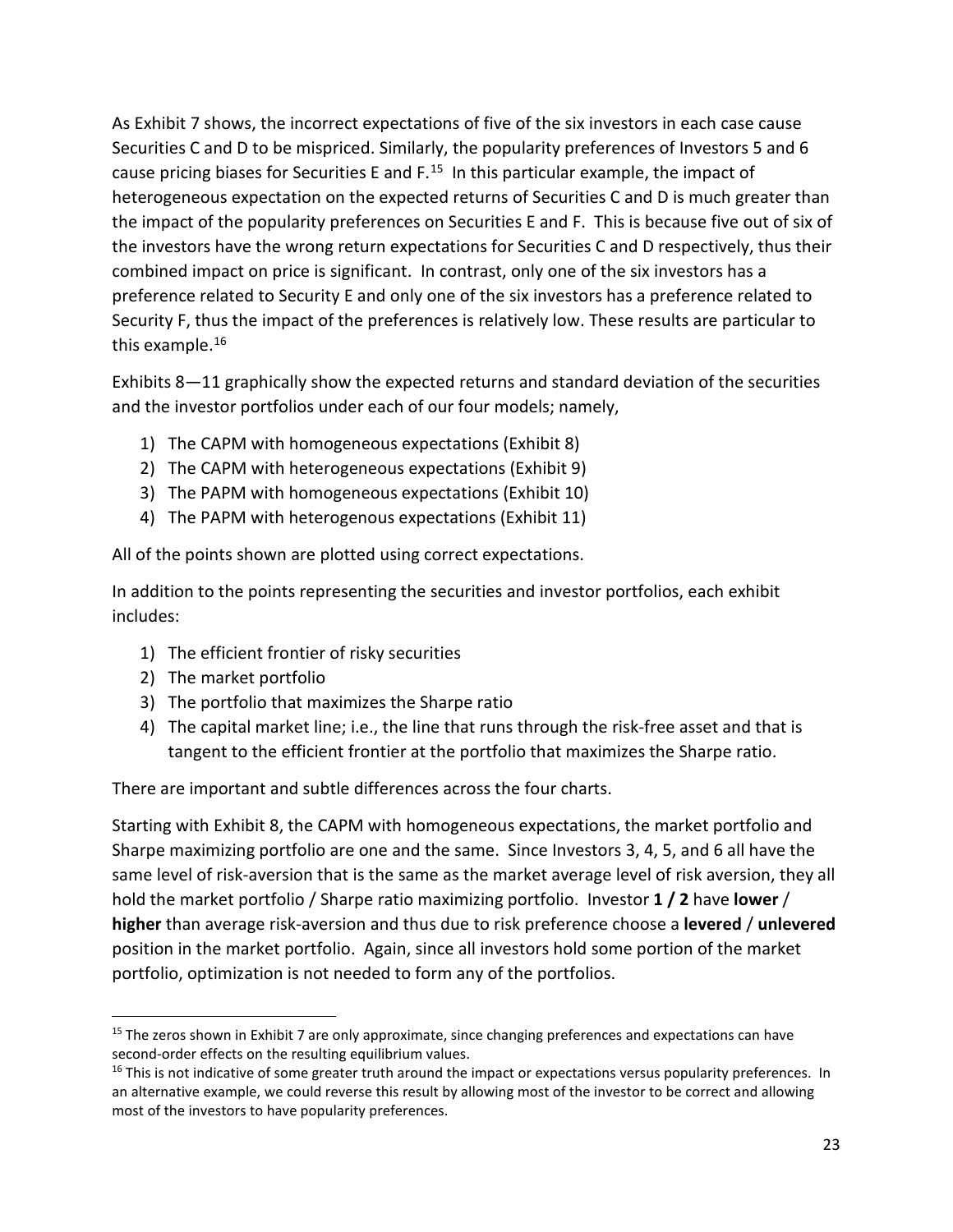Looking across Exhibits 9, 10, and 11, the risk and expected return of at least two securities are different relative to what Exhibit 8 shows, and as such, the composition of each of the corresponding efficient frontiers are different. The three efficient frontiers result in Sharpe maximizing portfolios that no longer correspond with the original market portfolio nor the corresponding market portfolio in a given model. This leads to three distinct capital market lines all of which dominate the corresponding market portfolio and show that the market portfolio is not efficient when one incorporates either unique forecasts or popularity preferences. In the case of the PAPM with homogeneous expectations (Exhibit 10), we drew the marker for the market portfolio large enough to make it easily visible, although its true risk and expected return are at the center of the marker and thus beneath the tangency line.

Focusing on Exhibit 9, the CAPM with heterogeneous expectations, from Exhibits 3 and 4, we see that all six of the investors are making at least one forecasting error. Optimization is required by all six investors. Investors 1, 2, 5, and 6 have the same correct estimates of the expected ending values for securities A, B, E, and F, and these four investors have estimated the wrong expected ending values for both Securities C and D. Investor 3 is the only investor who recognizes Security C is underpriced and Investor 4 is the only investor who recognizes Security D is overpriced, as such, they are more skilled and their portfolios are closer to the efficient frontier.

Moving to Exhibit 10, the PAPM with homogeneous expectations, Investors 5 and 6 have distinct preferences for the popularity characteristics exhibited by Security E and F, respectively, which cause them to no longer hold the market portfolio forming unique portfolios reflecting their **popularity preferences**, resulting in an equilibrium that differs from that of the standard CAPM. Notice that the plot points of Security E and F (which have the same plot point in Exhibit 8), differ from what they are in Exhibit 8. Optimization is required by all investors, with Investor 5 and 6 arriving at unique portfolios and Investors 1, 2, 3, and 4 finding the Sharpe maximizing portfolio that Investors 1 and 2 lever / unlever. In this example as explained earlier, the impact of preferences is relatively small; thus, the market portfolio is close to the Sharpe maximizing portfolio, but slightly less efficient.

Finally in Exhibit 11, the PAPM with heterogeneous expectations, we can see the combined effects of **heterogeneous expectations** and **popularity preferences** simultaneously, that is the unique ending value estimates of Investors 3 and 4 for Security C and D as well as the popularity preferences of Investors 5 and 6 for Security E and F. Security C, D, E, and F all have plots points that differ from what they are in the standard CAPM (Exhibit 8) and no investor holds a portfolio on the capital market line. Optimization is required by all investors. Investors 3 and 4 only make one forecasting error and thus arrive at portfolios closer to the efficient frontier. Investors 5 and 6 have the same skill level as Investors 1 and 2 (they all have the same forecasts including two forecasting errors); yet, due to their popularity preferences form portfolios with the lowest Sharpe ratios.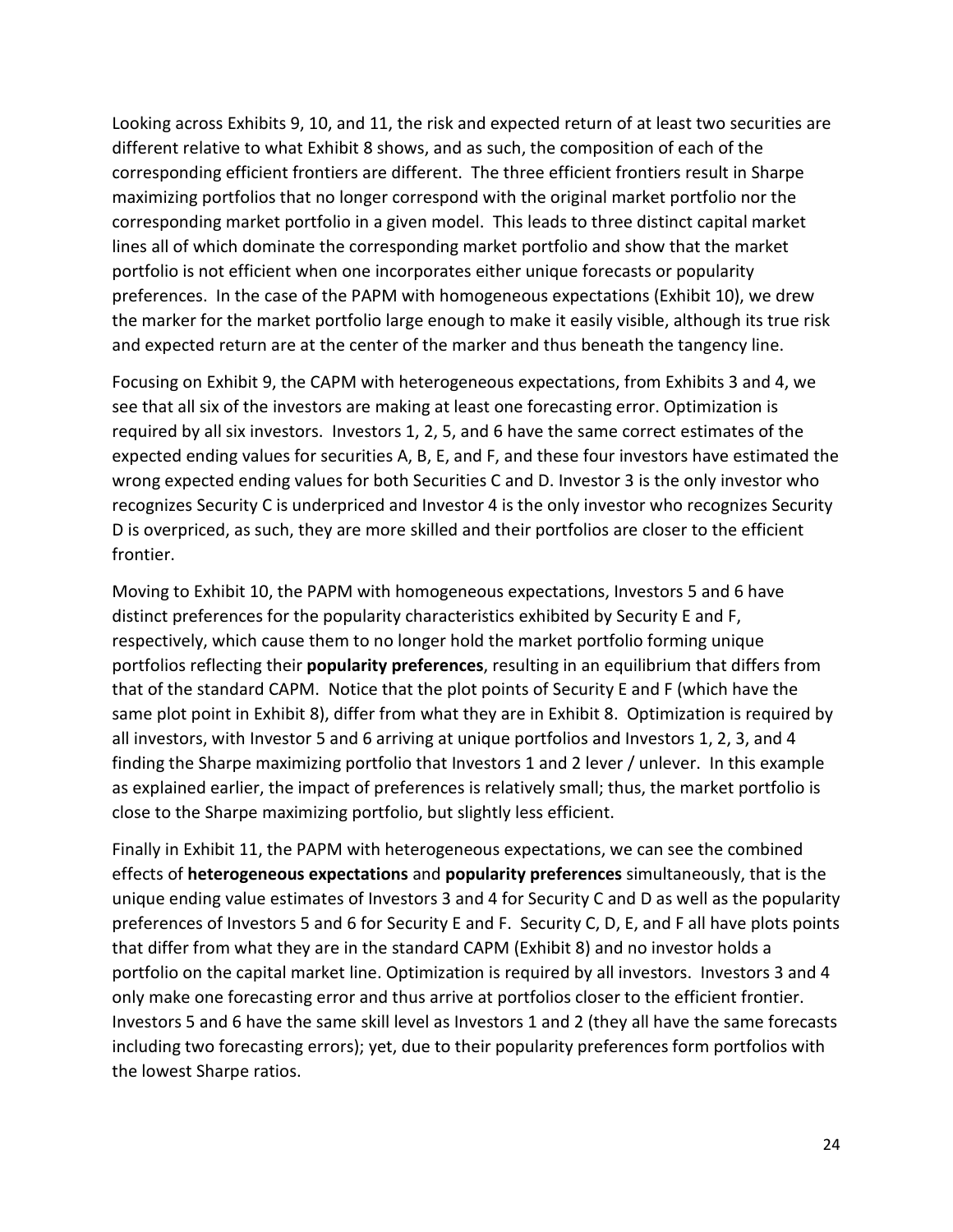

**Exhibit 8: The CAPM with Homogeneous Expectations**

**Exhibit 9: The CAPM with Heterogeneous Expectations**

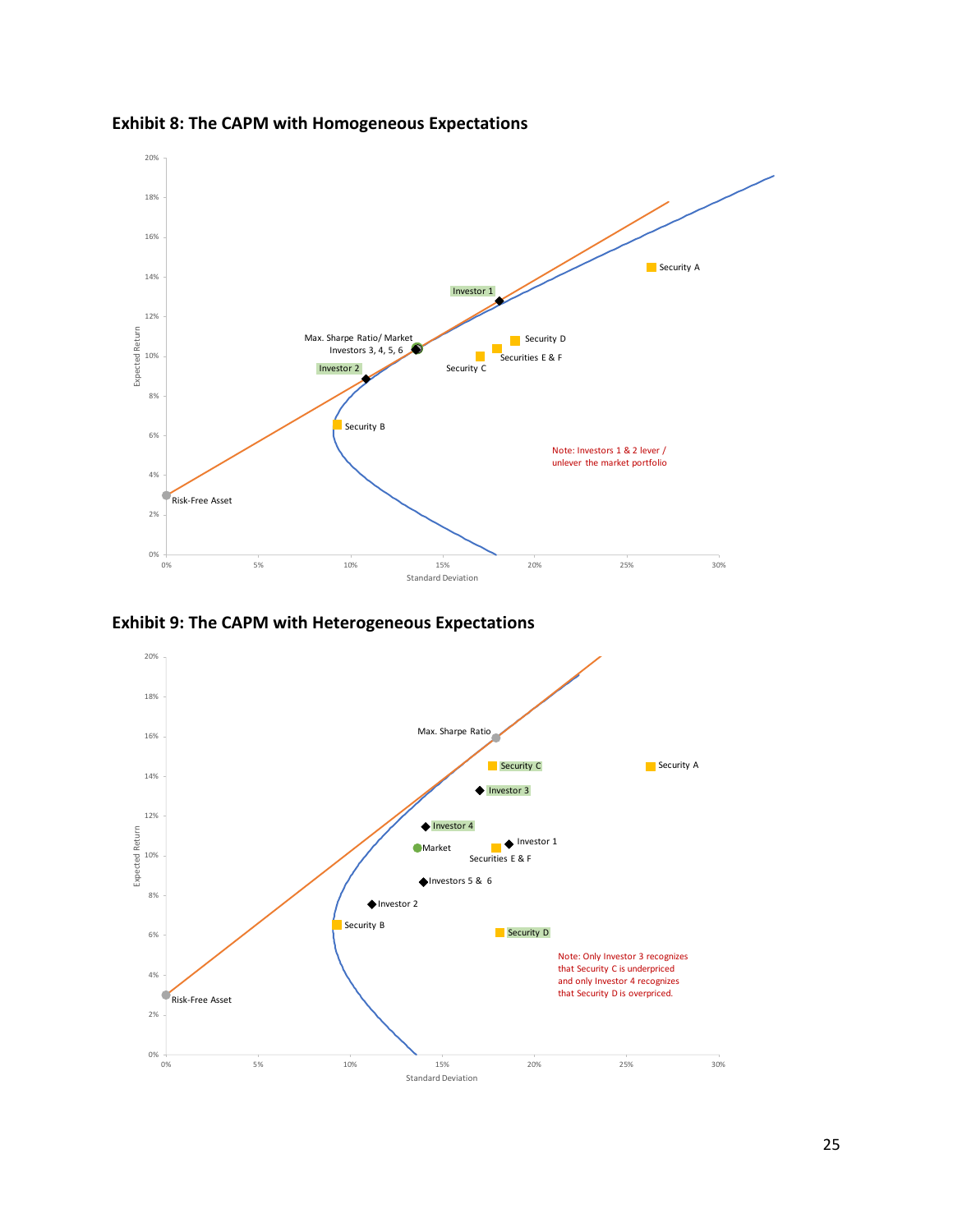

**Exhibit 10: The PAPM with Homogeneous Expectations**

**Exhibit 11: The PAPM with Heterogeneous Expectations**

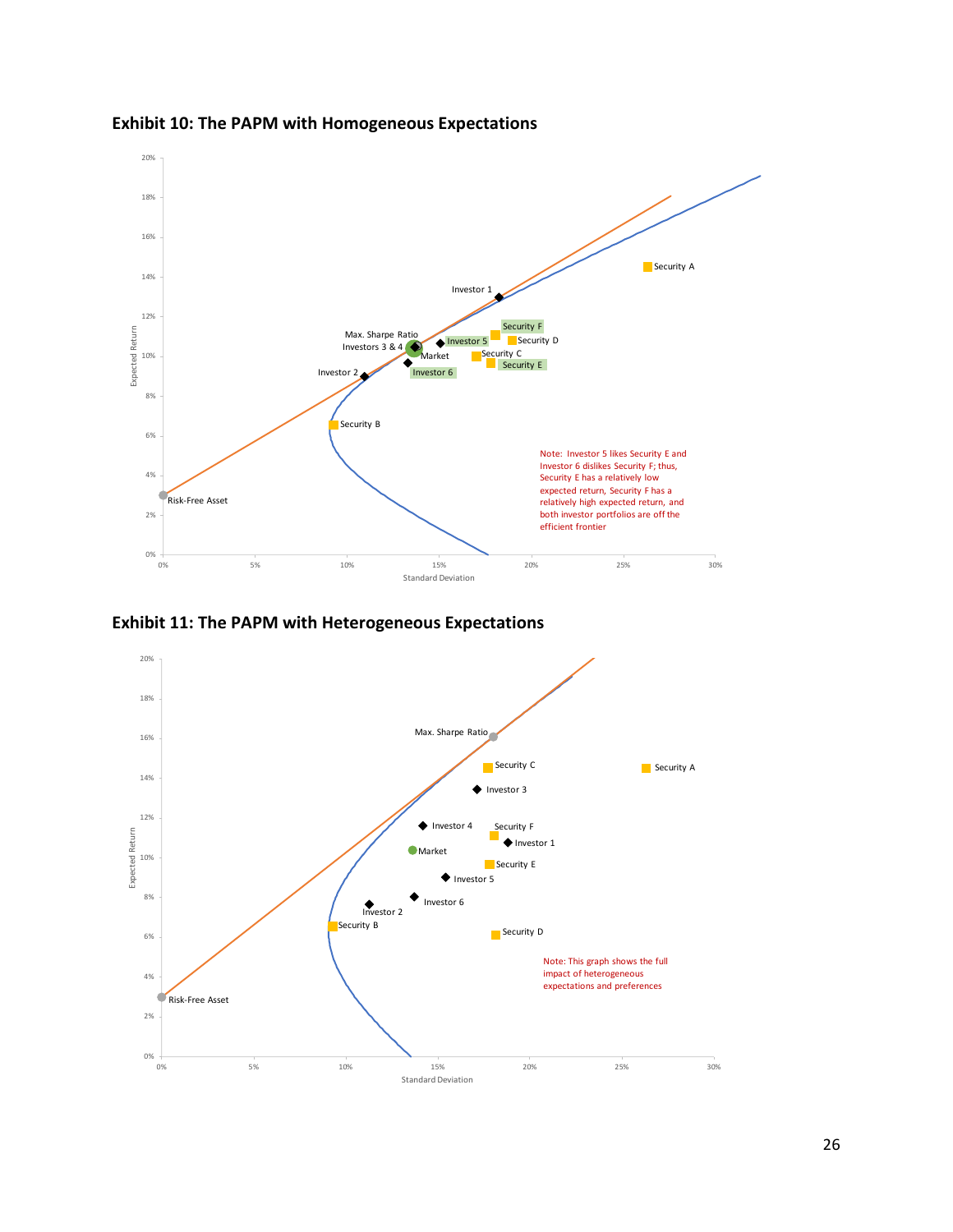# **Conclusions**

We present a formal version of the PAPM with heterogeneous expectations followed by a simplified, controlled example, that enables us to illustrate the differences between four models:

The CAPM with Homogeneous Expectations The CAPM with Heterogeneous Expectations The PAPM with Homogeneous Expectations The PAPM with Heterogeneous Expectations

The original **CAPM / PAPM** with homogeneous expectations have very similar assumptions yet due to the PAPM's ability to consider investor preferences beyond risk, the two models lead to very different conclusions.

Relaxing the CAPM assumption that all investors share the same forecasts, leads to investors needing optimization to arrive at a unique portfolio that reflects their unique forecasts. This is vastly different from the standard CAPM world in which all investors hold a portion of their wealth in the market portfolio. Although each investor has his or her own security expectations leading them to unique portfolios, the CAPM still holds at the aggregate level for each security and for the market as a whole. Relaxing the same assumption for the PAPM, has no major impact on the conclusions of the model, only that the rationale for holding a unique portfolio is expanded beyond unique preferences to include unique forecasts. Most of the elegance and ease of the CAPM falls apart at the individual investor level when you allow heterogeneous forecasts, while the PAPM is nearly unaffected.

Heterogeneous expectations lead to mispricing. Since investors are not privy to the knowledge of the all-knowing Economist outside of the model, investors cannot observe mispricing relative to the true price, even though mispricing is occurring.

For both the CAPM and the PAPM, allowing heterogeneous forecasts means that not all investors have rational expectations, making the market less than perfectly efficient and giving rise to various types of market participants, some of which can be considered losers or winners.

Finally, the PAPM with heterogeneous expectations can be viewed as an extension of the CAPM, but it may be more useful to view the CAPM as special case of the PAPM. The PAPM is general in that it allows for rational investors, irrational investors, and everyone in between; it allows for efficient markets, inefficient markets, and a variety of efficiency levels; and finally, it allows for investors with and without unique risk and non-risk preferences. By incorporating both investor preferences and allowing for heterogeneous expectations, the PAPM takes two major steps towards realistic asset pricing assumptions and provides a bridge between classical and behavioral finance.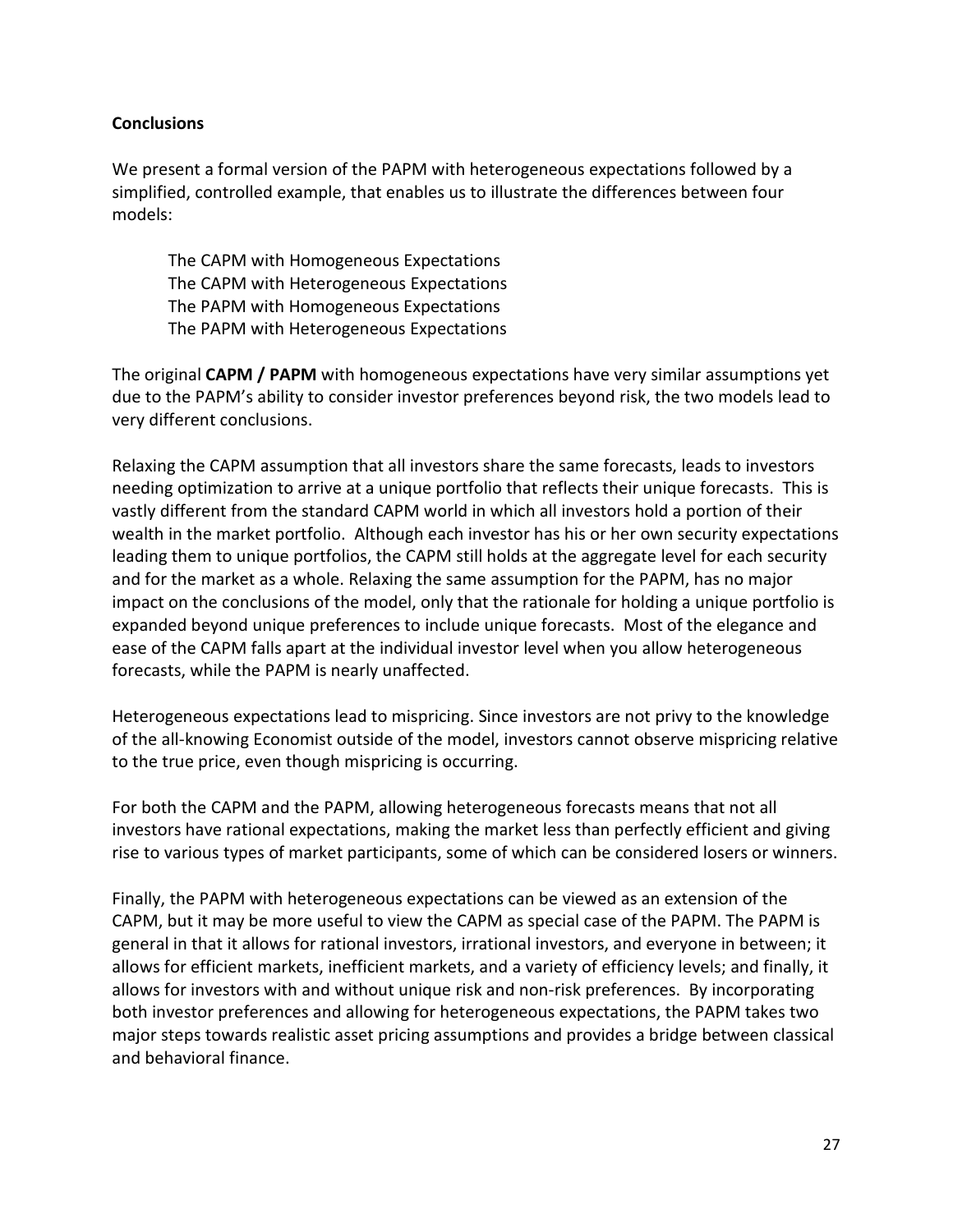# **References**

Barberis, Nicholas, Robin Greenwood, Lawrence Jin, and Andrew Schleifer. 2015. "X-CAPM: An Extrapolative Capital Asset Pricing Model." *Journal of Financial Economics*, 115 (1): 1-24.

Black, Fischer and Robert Litterman. 1992. "Global Portfolio Optimization." *Financial Analysts Journal*, 48 (5): 28-43.

Cutler, David, James Poterba, and Lawrence Summers. 1990. "Speculative Dynamics and the Role of Feedback Traders." *American Economic Review Papers and Proceedings*, 80, 63–68.

De Bondt, Werner P. M. 1993. "Betting on trends: Intuitive forecasts of financial risk and return." *International Journal of Forecasting*, 9 (3): 355–371.

De Long, Brad, Andrei Shleifer, Lawrence Summers, and Robert Waldman. 1990. "Positive Feedback Investment Strategies and Destabilizing Rational Speculation." *Journal of Finance*, 45, 379–395.

Diamond, Douglas W., and Robert E. Verrecchia. 1981. "Information aggregation in a noisy rational expectations economy." *Journal of Financial Economics*, 9 (3): 221–235.

Grether, David M. 1980. "Bayes Rule as a Descriptive Model: The Representativeness Heuristic." *The Quarterly Journal of Economics*, 95 (3): 537–557.

Grossman, Sanford J., and Joseph E. Stiglitz. 1980. "On the Impossibility of Informationally Efficient Markets." *American Economic Review*, 70 (3): 393–408.

Hong, Harrison, and Jeremy Stein. 1999. "A Unified Theory of Underreaction, Momentum Trading, and Overreaction in Asset Markets." *Journal of Finance*, 54, 2143–2184.

Ibbotson, Roger G., Jeffrey J. Diermeier, and Laurence B. Siegel. 1984. "The Demand for Capital Market Returns: A New Equilibrium Theory." *Financial Analysts Journal*, 40 (1): 22–33.

Ibbotson, Roger G., and Thomas M. Idzorek. 2014. "Dimensions of Popularity." *Journal of Portfolio Management*, 40 (5), Special 40th Anniversary Issue: 68–74.

Ibbotson, Roger G., Thomas M. Idzorek, Paul D. Kaplan, and James X. Xiong (IIKX). 2018. *Popularity: A Brigde Between Classical and Behavioral Research*. CFA Institute Research Foundation. Available at [https://www.cfainstitute.org/-/media/documents/book/rf](https://www.cfainstitute.org/-/media/documents/book/rf-publication/2018/popularity-bridge-between-classical-and-behavioral-finance.ashx)[publication/2018/popularity-bridge-between-classical-and-behavioral-finance.ashx](https://www.cfainstitute.org/-/media/documents/book/rf-publication/2018/popularity-bridge-between-classical-and-behavioral-finance.ashx)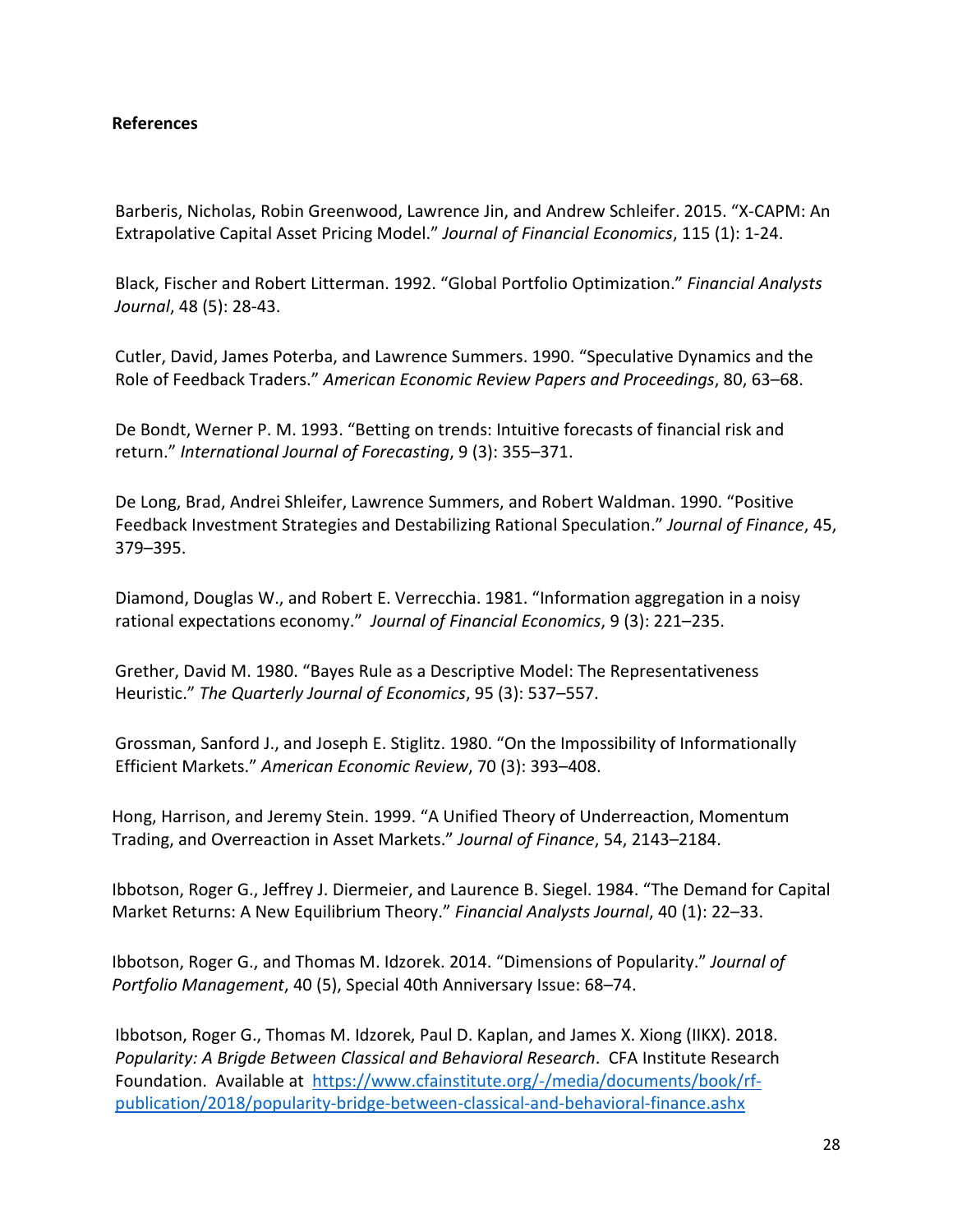Idzorek, Thomas M., and Roger G. Ibbotson. 2017. "Popularity and Asset Pricing." *Journal of Investing*, 26 (1): 46–56.

Kahneman, Daniel and Amos Tversky. 1979. "Prospect Theory: An Analysis of Decision under Risk." *Econometrica*, 47 (2): 263–91.

Levy, Haim, Moshe Levy, and Golan Benita. 2006. "Capital Asset Prices with Heterogeneous Beliefs." *The Journal of Business*, 79 (3): 1317–1353.

Lintner, John. 1965. "The Valuation of Risk Assets and the Selection of Risky Investments in Stock Portfolios and Capital Budgets." *Review of Economics and Statistics*, February: 13–37.

Lintner, John. 1969. "The Aggregation of Investor's Diverse Judgements and Preferences in Purely Competitive Security Markets." *Journal of Financial and Quantitative Analysis*, 4 (4): 347–400.

Lucas, Jr., Robert E. 1972. "Expectations and the Neutrality of Money." *Journal of Economic Theory*, 4: 103-124,

Luo, Jiang, and Avanidhar Subrahmanyam. 2019. "The affect heuristic and stock ownership: A theoretical perspective." *Review of Financial Economics*, 37: 6–37.

Mossin, Jan. 1966. "Equilibrium in a Capital Asset Market." *Econometrica*, 34 (4): 768–83.

Muth, John F. 1961. "Rational Expectations and the Theory of Price Movements." *Econometrica*, 29 (3): 315–335.

Ross, Stephen A. 1976. "The Arbitrage Theory of Capital Asset Pricing." *Journal of Economic Theory*, 13 (3): 341–60.

Rostad, Knut A. 2013. *The Man in the Arena: Vanguard Founder John C. Bogle andHis Lifelong BattletoServe InvestorsFirst*.NewYork:JohnWiley.

Sharpe, William F. 1964. "Capital Asset Prices: A Theory of Market Equilibrium under Conditions of Risk." *Journal of Finance*, 19 (3): 425–42.

Shefrin, Hersh. 2008. *A Behavioral Approach to Asset Pricing*, 2nd Edition. Boston: Elsevier Academic Press.